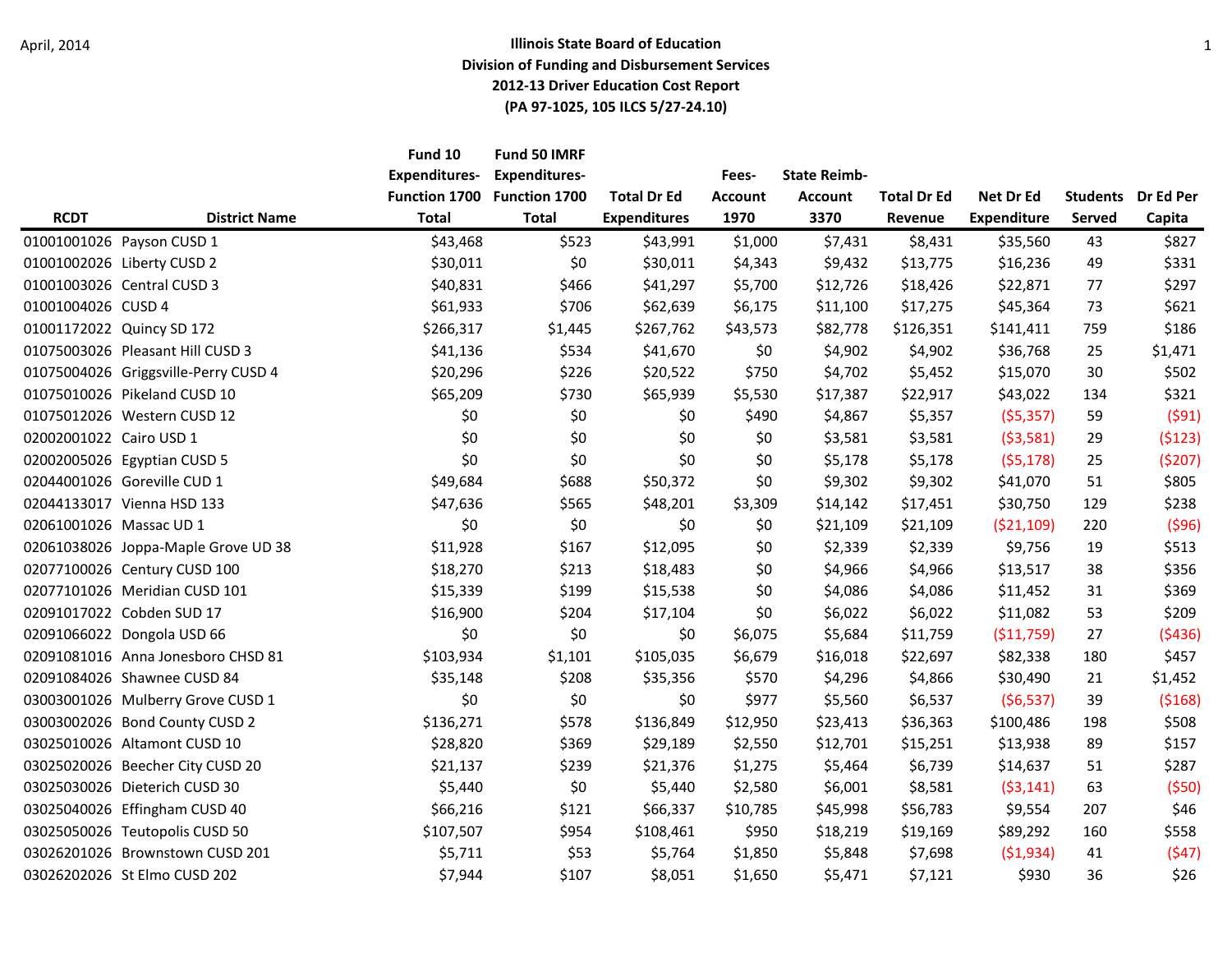|                      |                                             | Fund 10<br><b>Expenditures-</b> | Fund 50 IMRF<br><b>Expenditures-</b> |                                           | Fees-                  | <b>State Reimb-</b>    |                               |                                 |                           |                     |
|----------------------|---------------------------------------------|---------------------------------|--------------------------------------|-------------------------------------------|------------------------|------------------------|-------------------------------|---------------------------------|---------------------------|---------------------|
| <b>RCDT</b>          | <b>District Name</b>                        | Function 1700<br><b>Total</b>   | <b>Function 1700</b><br><b>Total</b> | <b>Total Dr Ed</b><br><b>Expenditures</b> | <b>Account</b><br>1970 | <b>Account</b><br>3370 | <b>Total Dr Ed</b><br>Revenue | Net Dr Ed<br><b>Expenditure</b> | <b>Students</b><br>Served | Dr Ed Per<br>Capita |
|                      | 03026203026 Vandalia CUSD 203               | \$104,557                       | \$1,144                              | \$105,701                                 | \$250                  | \$21,768               | \$22,018                      | \$83,683                        | 154                       | \$543               |
|                      | 03026204026 Ramsey CUSD 204                 | \$15,750                        | \$191                                | \$15,941                                  | \$1,438                | \$6,751                | \$8,189                       | \$7,752                         | 34                        | \$228               |
|                      | 04004100026 Belvidere CUSD 100              | \$173,224                       | \$1,987                              | \$175,211                                 | \$31,905               | \$47,757               | \$79,662                      | \$95,549                        | 447                       | \$214               |
|                      | 04004200026 North Boone CUSD 200            | \$0                             | \$0                                  | \$0                                       | \$0                    | \$2,609                | \$2,609                       | ( \$2,609)                      | 64                        | (541)               |
|                      | 04101122022 Harlem UD 122                   | \$139,585                       | \$892                                | \$140,477                                 | \$0                    | \$65,933               | \$65,933                      | \$74,544                        | 99                        | \$753               |
|                      | 04101205025 Rockford SD 205                 | \$243,768                       | \$2,804                              | \$246,572                                 | \$4,750                | \$44,804               | \$49,554                      | \$197,018                       | 777                       | \$254               |
|                      | 04101207016 Hononegah CHD 207               | \$156,953                       | \$0                                  | \$156,953                                 | \$10,856               | \$36,331               | \$47,187                      | \$109,766                       | 170                       | \$646               |
|                      | 04101320026 County of Winnebago SD 320      | \$0                             | \$0                                  | \$0                                       | \$0\$                  | \$2,130                | \$2,130                       | (52, 130)                       | 50                        | (543)               |
|                      | 04101323026 Winnebago CUSD 323              | \$44,635                        | \$510                                | \$45,145                                  | \$17,195               | \$14,181               | \$31,376                      | \$13,769                        | 115                       | \$120               |
|                      | 05016202017 Evanston Twp HSD 202            | \$0                             | \$0                                  | \$0                                       | \$0                    | \$17,212               | \$17,212                      | (517, 212)                      | 113                       | (5152)              |
|                      | 05016203017 New Trier Twp HSD 203           | \$340,883                       | \$2,033                              | \$342,916                                 | \$0                    | \$48,967               | \$48,967                      | \$293,949                       | 241                       | \$1,220             |
|                      | 05016207017 Maine Township HSD 207          | \$465,911                       | \$5,040                              | \$470,951                                 | \$145,400              | \$130,441              | \$275,841                     | \$195,110                       | 604                       | \$323               |
|                      | 05016211017 Township HSD 211                | \$1,434,986                     | \$0                                  | \$1,434,986                               | \$113,513              | \$219,531              | \$333,044                     | \$1,101,942                     | 1,369                     | \$805               |
|                      | 05016214017 Township HSD 214                | \$1,455,849                     | \$16,695                             | \$1,472,544                               | \$169,715              | \$157,321              | \$327,036                     | \$1,145,508                     | 1,016                     | \$1,127             |
|                      | 05016219017 Niles Twp CHSD 219              | \$177,542                       | \$1,606                              | \$179,148                                 | \$24,908               | \$52,496               | \$77,404                      | \$101,744                       | 301                       | \$338               |
|                      | 05016225017 Northfield Twp HSD 225          | \$453,810                       | \$5,872                              | \$459,682                                 | \$102,900              | \$48,677               | \$151,577                     | \$308,105                       | 361                       | \$853               |
|                      | 06016200013 Oak Park - River Forest SD 200  | \$863,215                       | \$7,619                              | \$870,834                                 | \$134,400              | \$134,466              | \$268,866                     | \$601,968                       | 822                       | \$732               |
|                      | 06016201017 J S Morton HSD 201              | \$49,189                        | \$688                                | \$49,877                                  | \$29,277               | \$84,899               | \$114,176                     | (564, 299)                      | 1,572                     | (541)               |
|                      | 06016204017 Lyons Twp HSD 204               | \$551,676                       | \$6,661                              | \$558,337                                 | \$90,482               | \$108,391              | \$198,873                     | \$359,464                       | 738                       | \$487               |
|                      | 06016208017 Riverside-Brookfield Twp SD 208 | \$60,612                        | \$0                                  | \$60,612                                  | \$38,112               | \$19,224               | \$57,336                      | \$3,276                         | 221                       | \$15                |
|                      | 06016209017 Proviso Twp HSD 209             | \$135,865                       | \$1,985                              | \$137,850                                 | \$63,695               | \$102,859              | \$166,554                     | (528, 704)                      | 1,039                     | (528)               |
|                      | 06016212016 Leyden CHSD 212                 | \$250,714                       | \$1,569                              | \$252,283                                 | \$61,092               | \$84,272               | \$145,364                     | \$106,919                       | 886                       | \$121               |
|                      | 06016234016 Ridgewood CHSD 234              | \$23,394                        | \$280                                | \$23,674                                  | \$8,700                | \$12,818               | \$21,518                      | \$2,156                         | 48                        | \$45                |
|                      | 06016401026 Elmwood Park CUSD 401           | \$11,427                        | \$0                                  | \$11,427                                  | \$19,085               | \$25,612               | \$44,697                      | ( \$33, 270)                    | 233                       | (5143)              |
|                      | 07016205017 Thornton Twp HSD 205            | \$151,471                       | \$0                                  | \$151,471                                 | \$49,967               | \$46,857               | \$96,824                      | \$54,647                        | 383                       | \$143               |
|                      | 07016206017 Bloom Twp HSD 206               | \$193,970                       | \$2,212                              | \$196,182                                 | \$60,635               | \$51,696               | \$112,331                     | \$83,851                        | 259                       | \$324               |
|                      | 07016210017 Lemont Twp HSD 210              | \$236,189                       | \$2,509                              | \$238,698                                 | \$0                    | \$41,750               | \$41,750                      | \$196,948                       | 208                       | \$947               |
|                      | 07016215017 Thornton Fractional Twp HSD 215 | \$243,770                       | \$2,602                              | \$246,372                                 | \$0                    | \$59,707               | \$59,707                      | \$186,665                       | 297                       | \$629               |
|                      | 07016217016 Argo CHSD 217                   | \$63,734                        | \$0                                  | \$63,734                                  | \$0                    | \$64,330               | \$64,330                      | (5596)                          | 491                       | (51)                |
| 07016218016 CHSD 218 |                                             | \$1,121,194                     | \$13,722                             | \$1,134,916                               | \$131,116              | \$247,874              | \$378,990                     | \$755,926                       | 1,490                     | \$507               |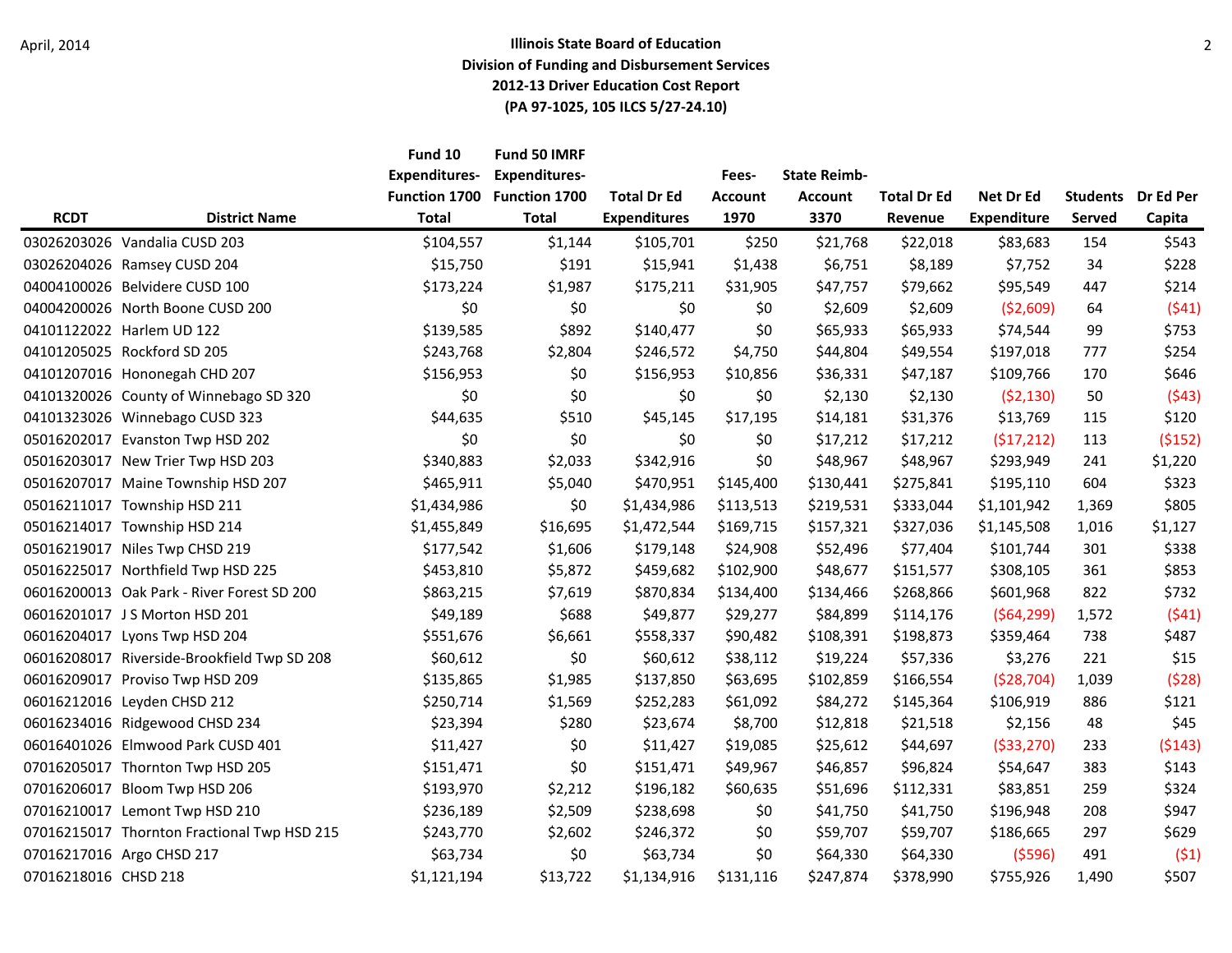|             |                                              | Fund 10              | Fund 50 IMRF         |                     |                |                     |                    |                    |                 |           |
|-------------|----------------------------------------------|----------------------|----------------------|---------------------|----------------|---------------------|--------------------|--------------------|-----------------|-----------|
|             |                                              | <b>Expenditures-</b> | <b>Expenditures-</b> |                     | Fees-          | <b>State Reimb-</b> |                    |                    |                 |           |
|             |                                              | <b>Function 1700</b> | <b>Function 1700</b> | <b>Total Dr Ed</b>  | <b>Account</b> | <b>Account</b>      | <b>Total Dr Ed</b> | Net Dr Ed          | <b>Students</b> | Dr Ed Per |
| <b>RCDT</b> | <b>District Name</b>                         | <b>Total</b>         | <b>Total</b>         | <b>Expenditures</b> | 1970           | 3370                | Revenue            | <b>Expenditure</b> | <b>Served</b>   | Capita    |
|             | 07016220017 Reavis Twp HSD 220               | \$0                  | \$0                  | \$0                 | \$0            | \$85,401            | \$85,401           | ( \$85,401)        | 346             | (5247)    |
|             | 07016227017 Rich Twp HSD 227                 | \$0                  | \$0                  | \$0                 | \$224          | \$128,524           | \$128,748          | (\$128,748)        | 781             | (5165)    |
|             | 07016228016 Bremen CHSD 228                  | \$179,121            | \$2,129              | \$181,250           | \$107,595      | \$147,570           | \$255,165          | (573, 915)         | 1,761           | (542)     |
|             | 07016229016 Oak Lawn CHSD 229                | \$0                  | \$0                  | \$0                 | \$54,311       | \$68,445            | \$122,756          | (\$122,756)        | 388             | ( \$316)  |
|             | 07016230013 Cons HSD 230                     | \$894,261            | \$10,595             | \$904,856           | \$134,176      | \$156,123           | \$290,299          | \$614,557          | 1,184           | \$519     |
|             | 07016231016 Evergreen Park CHSD 231          | \$43,688             | \$395                | \$44,083            | \$14,134       | \$25,114            | \$39,248           | \$4,835            | 129             | \$37      |
|             | 07016233016 Homewood Flossmoor CHSD 233      | \$296,338            | \$3,689              | \$300,027           | \$42,913       | \$86,720            | \$129,633          | \$170,394          | 587             | \$290     |
|             | 08008308026 Eastland CUSD 308                | \$17,098             | \$214                | \$17,312            | \$2,150        | \$11,069            | \$13,219           | \$4,093            | 61              | \$67      |
|             | 08008314026 West Carroll CUSD 314            | \$71,644             | \$807                | \$72,451            | \$11,700       | \$18,298            | \$29,998           | \$42,453           | 100             | \$425     |
|             | 08008399026 Chadwick-Milledgeville CUSD 399  | \$25,097             | \$314                | \$25,411            | \$2,050        | \$7,340             | \$9,390            | \$16,021           | 37              | \$433     |
|             | 08043119022 East Dubuque USD 119             | \$62,651             | \$0                  | \$62,651            | \$2,580        | \$8,749             | \$11,329           | \$51,322           | 59              | \$870     |
|             | 08043120022 Galena USD 120                   | \$67,079             | \$621                | \$67,700            | \$2,650        | \$9,751             | \$12,401           | \$55,299           | 64              | \$864     |
|             | 08043205026 Warren CUSD 205                  | \$22,942             | \$255                | \$23,197            | \$1,555        | \$5,760             | \$7,315            | \$15,882           | 54              | \$294     |
|             | 08043206026 Stockton CUSD 206                | \$17,290             | \$174                | \$17,464            | \$2,016        | \$7,493             | \$9,509            | \$7,955            | 62              | \$128     |
|             | 08043210026 River Ridge CUSD 210             | \$38,932             | \$446                | \$39,378            | \$1,750        | \$7,265             | \$9,015            | \$30,363           | 36              | \$843     |
|             | 08043211026 Scales Mound CUSD 211            | \$6,302              | \$72                 | \$6,374             | \$850          | \$3,651             | \$4,501            | \$1,873            | 18              | \$104     |
|             | 08089145022 Freeport SD 145                  | \$141,708            | \$1,507              | \$143,215           | \$10,700       | \$26,173            | \$36,873           | \$106,342          | 369             | \$288     |
|             | 08089200026 Pearl City CUSD 200              | \$68,195             | \$766                | \$68,961            | \$2,100        | \$8,900             | \$11,000           | \$57,961           | 43              | \$1,348   |
|             | 08089201026 Dakota CUSD 201                  | \$62,164             | \$666                | \$62,830            | \$0            | \$12,365            | \$12,365           | \$50,465           | 113             | \$447     |
|             | 08089202026 Lena Winslow CUSD 202            | \$18,189             | \$264                | \$18,453            | \$7,454        | \$9,966             | \$17,420           | \$1,033            | 60              | \$17      |
|             | 08089203026 Orangeville CUSD 203             | \$21,775             | \$271                | \$22,046            | \$3,890        | \$5,331             | \$9,221            | \$12,825           | 21              | \$611     |
|             | 09010001026 Fisher CUSD 1                    | \$21,366             | \$244                | \$21,610            | \$1,955        | \$8,491             | \$10,446           | \$11,164           | 49              | \$228     |
|             | 09010003026 Mahomet-Seymour CUSD 3           | \$87,561             | \$729                | \$88,290            | \$46,140       | \$32,430            | \$78,570           | \$9,720            | 316             | \$31      |
|             | 09010004026 Champaign CUSD 4                 | \$213,312            | \$2,099              | \$215,411           | \$34,200       | \$77,439            | \$111,639          | \$103,772          | 720             | \$144     |
|             | 09010007026 Tolono CUSD 7                    | \$91,956             | \$1,072              | \$93,028            | \$0            | \$19,227            | \$19,227           | \$73,801           | 213             | \$346     |
|             | 09010008026 Heritage CUSD 8                  | \$41,440             | \$260                | \$41,700            | \$1,005        | \$6,729             | \$7,734            | \$33,966           | 36              | \$944     |
|             | 09010116022 Urbana SD 116                    | \$149,177            | \$3,344              | \$152,521           | \$16,400       | \$42,100            | \$58,500           | \$94,021           | 225             | \$418     |
|             | 09010193017 Rantoul Township HSD 193         | \$0                  | \$0                  | \$0                 | \$2,620        | \$25,468            | \$28,088           | (528,088)          | 238             | (5118)    |
|             | 09010305016 St Joseph Ogden CHSD 305         | \$63,592             | \$644                | \$64,236            | \$10,600       | \$24,713            | \$35,313           | \$28,923           | 180             | \$161     |
|             | 09027005026 Gibson City-Melvin-Sibley CUSD 5 | \$0                  | \$0                  | \$0                 | \$6,600        | \$13,096            | \$19,696           | ( \$19,696)        | 69              | (5285)    |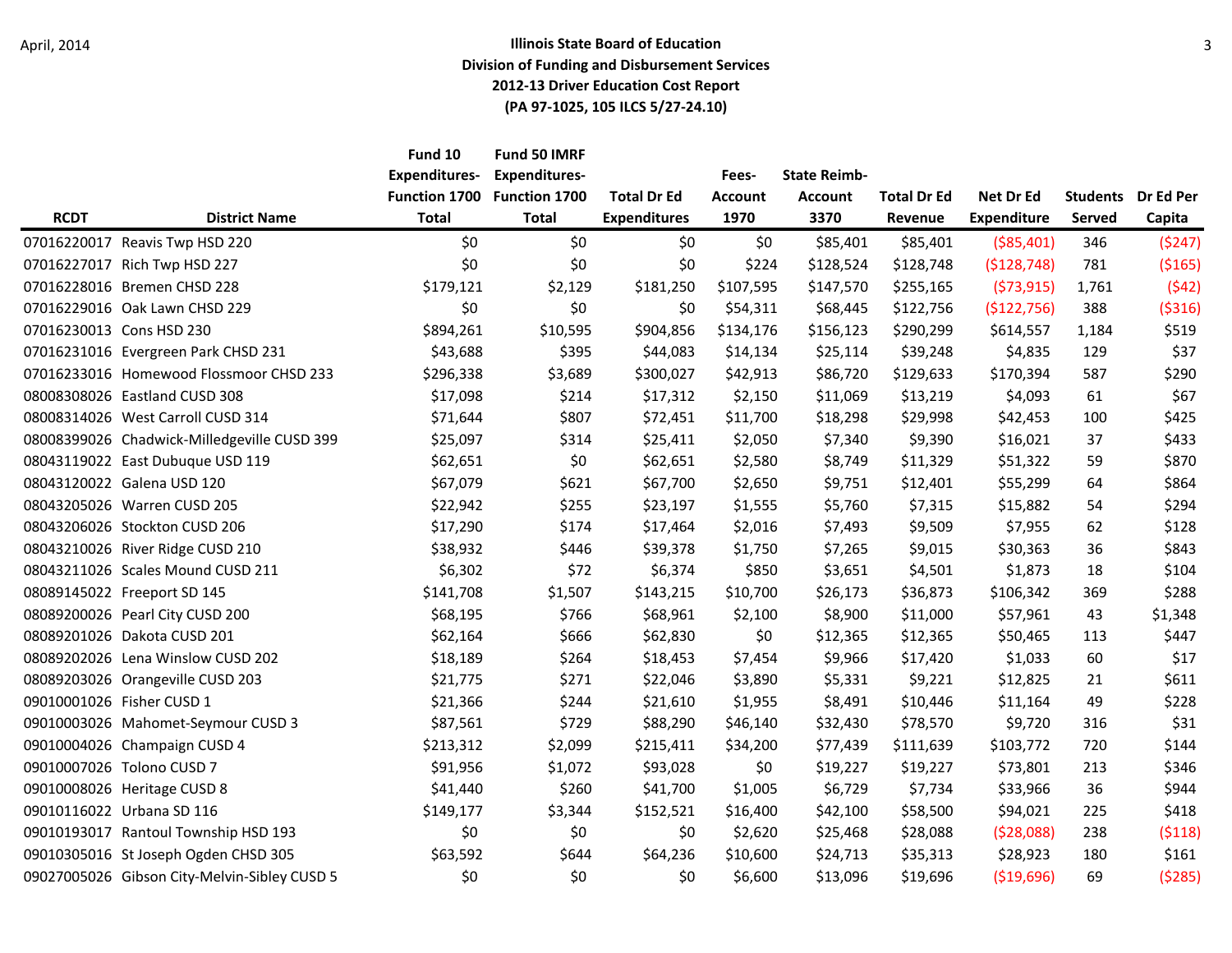|                          |                                        | Fund 10<br><b>Expenditures-</b><br><b>Function 1700</b> | Fund 50 IMRF<br><b>Expenditures-</b><br><b>Function 1700</b> | <b>Total Dr Ed</b>  | Fees-<br><b>Account</b> | <b>State Reimb-</b><br><b>Account</b> | <b>Total Dr Ed</b> | Net Dr Ed          | <b>Students</b> | Dr Ed Per |
|--------------------------|----------------------------------------|---------------------------------------------------------|--------------------------------------------------------------|---------------------|-------------------------|---------------------------------------|--------------------|--------------------|-----------------|-----------|
| <b>RCDT</b>              | <b>District Name</b>                   | <b>Total</b>                                            | <b>Total</b>                                                 | <b>Expenditures</b> | 1970                    | 3370                                  | Revenue            | <b>Expenditure</b> | Served          | Capita    |
|                          | 09027010026 Paxton-Buckley-Loda CUD 10 | \$60,740                                                | \$447                                                        | \$61,187            | \$11,618                | \$18,761                              | \$30,379           | \$30,808           | 174             | \$177     |
|                          | 10011001026 Morrisonville CUSD 1       | \$2,471                                                 | \$36                                                         | \$2,507             | \$1,350                 | \$5,520                               | \$6,870            | (54, 363)          | 16              | (5273)    |
|                          | 10011003026 Taylorville CUSD 3         | \$53,469                                                | \$651                                                        | \$54,120            | \$15,716                | \$44,325                              | \$60,041           | (55, 921)          | 288             | (521)     |
|                          | 10011004026 Edinburg CUSD 4            | \$11,078                                                | \$125                                                        | \$11,203            | \$0                     | \$3,579                               | \$3,579            | \$7,624            | 28              | \$272     |
| 10011008026 Pana CUSD 8  |                                        | \$85,950                                                | \$999                                                        | \$86,949            | \$4,540                 | \$20,131                              | \$24,671           | \$62,278           | 180             | \$346     |
|                          | 10011014024 South Fork SD 14           | \$2,477                                                 | \$0                                                          | \$2,477             | \$850                   | \$2,304                               | \$3,154            | (5677)             | 34              | (520)     |
|                          | 10068002026 Panhandle CUSD 2           | \$0                                                     | \$0                                                          | \$0                 | \$5,550                 | \$7,530                               | \$13,080           | ( \$13,080)        | 51              | ( \$256)  |
|                          | 10068003026 Hillsboro CUSD 3           | \$92,109                                                | \$595                                                        | \$92,704            | \$7,725                 | \$22,407                              | \$30,132           | \$62,572           | 189             | \$331     |
|                          | 10068012026 Litchfield CUSD 12         | \$93,232                                                | \$1,221                                                      | \$94,453            | \$7,765                 | \$19,569                              | \$27,334           | \$67,119           | 168             | \$400     |
|                          | 10068022026 Nokomis CUSD 22            | \$66,464                                                | \$572                                                        | \$67,036            | \$2,240                 | \$9,093                               | \$11,333           | \$55,703           | 48              | \$1,160   |
|                          | 11012002C26 Marshall CUSD 2C           | \$52,174                                                | \$0                                                          | \$52,174            | \$0                     | \$20,621                              | \$20,621           | \$31,553           | 99              | \$319     |
|                          | 11012003C26 Martinsville CUSD 3C       | \$11,745                                                | \$113                                                        | \$11,858            | \$950                   | \$5,350                               | \$6,300            | \$5,558            | 19              | \$293     |
|                          | 11012004C26 Casey-Westfield CUSD 4C    | \$13,014                                                | \$186                                                        | \$13,200            | \$7,120                 | \$15,340                              | \$22,460           | (59, 260)          | 123             | (575)     |
|                          | 11015001026 Charleston CUSD 1          | \$1,188                                                 | \$0                                                          | \$1,188             | \$5,450                 | \$39,268                              | \$44,718           | ( \$43,530)        | 184             | (5237)    |
|                          | 11015002026 Mattoon CUSD 2             | \$0                                                     | \$0                                                          | \$0                 | \$0                     | \$44,548                              | \$44,548           | (544, 548)         | 456             | (598)     |
|                          | 11015005026 Oakland CUSD 5             | \$3,875                                                 | \$0                                                          | \$3,875             | \$490                   | \$3,872                               | \$4,362            | (5487)             | 30              | (516)     |
|                          | 11018003026 Neoga CUSD 3               | \$44,127                                                | \$558                                                        | \$44,685            | \$2,320                 | \$14,940                              | \$17,260           | \$27,425           | 121             | \$227     |
|                          | 11018077026 Cumberland CUSD 77         | \$97,981                                                | \$1,343                                                      | \$99,324            | \$100                   | \$11,160                              | \$11,260           | \$88,064           | 87              | \$1,012   |
|                          | 11021301026 Tuscola CUSD 301           | \$0                                                     | \$0                                                          | \$0                 | \$650                   | \$13,979                              | \$14,629           | ( \$14,629)        | 112             | (5131)    |
|                          | 11021302026 Villa Grove CUSD 302       | \$0                                                     | \$0                                                          | \$0                 | \$0                     | \$7,993                               | \$7,993            | (57,993)           | 66              | (5121)    |
|                          | 11021305026 Arthur CUSD 305            | \$3,632                                                 | \$53                                                         | \$3,685             | \$0                     | \$13,447                              | \$13,447           | (59, 762)          | 86              | (5114)    |
|                          | 11021306026 Arcola CUSD 306            | \$18,042                                                | \$161                                                        | \$18,203            | \$1,950                 | \$9,036                               | \$10,986           | \$7,217            | 78              | \$93      |
|                          | 11023001026 Shiloh CUSD 1              | \$2,742                                                 | \$0                                                          | \$2,742             | \$0                     | \$5,964                               | \$5,964            | (53, 222)          | 36              | (590)     |
|                          | 11023003026 Kansas CUSD 3              | \$17,185                                                | \$0                                                          | \$17,185            | \$0                     | \$3,178                               | \$3,178            | \$14,007           | 33              | \$424     |
| 11023004026 Paris CUSD 4 |                                        | \$0                                                     | \$0                                                          | \$0                 | \$0                     | \$8,907                               | \$8,907            | ( \$8,907)         | 88              | (5101)    |
|                          | 11023006026 Edgar County CUD 6         | \$12,546                                                | \$143                                                        | \$12,689            | \$775                   | \$4,108                               | \$4,883            | \$7,806            | 36              | \$217     |
|                          | 11023095025 Paris-Union SD 95          | \$0                                                     | \$0                                                          | \$0                 | \$0                     | \$12,424                              | \$12,424           | (512, 424)         | 147             | ( \$85)   |
|                          | 11070300026 Sullivan CUSD 300          | \$51,561                                                | \$480                                                        | \$52,041            | \$0                     | \$16,011                              | \$16,011           | \$36,030           | 171             | \$211     |
|                          | 11070302026 Okaw Valley CUSD 302       | \$15,459                                                | \$137                                                        | \$15,596            | \$1,265                 | \$6,124                               | \$7,389            | \$8,207            | 45              | \$182     |
|                          | 11087001026 Windsor CUSD 1             | \$22,997                                                | \$132                                                        | \$23,129            | \$0                     | \$5,095                               | \$5,095            | \$18,034           | 33              | \$546     |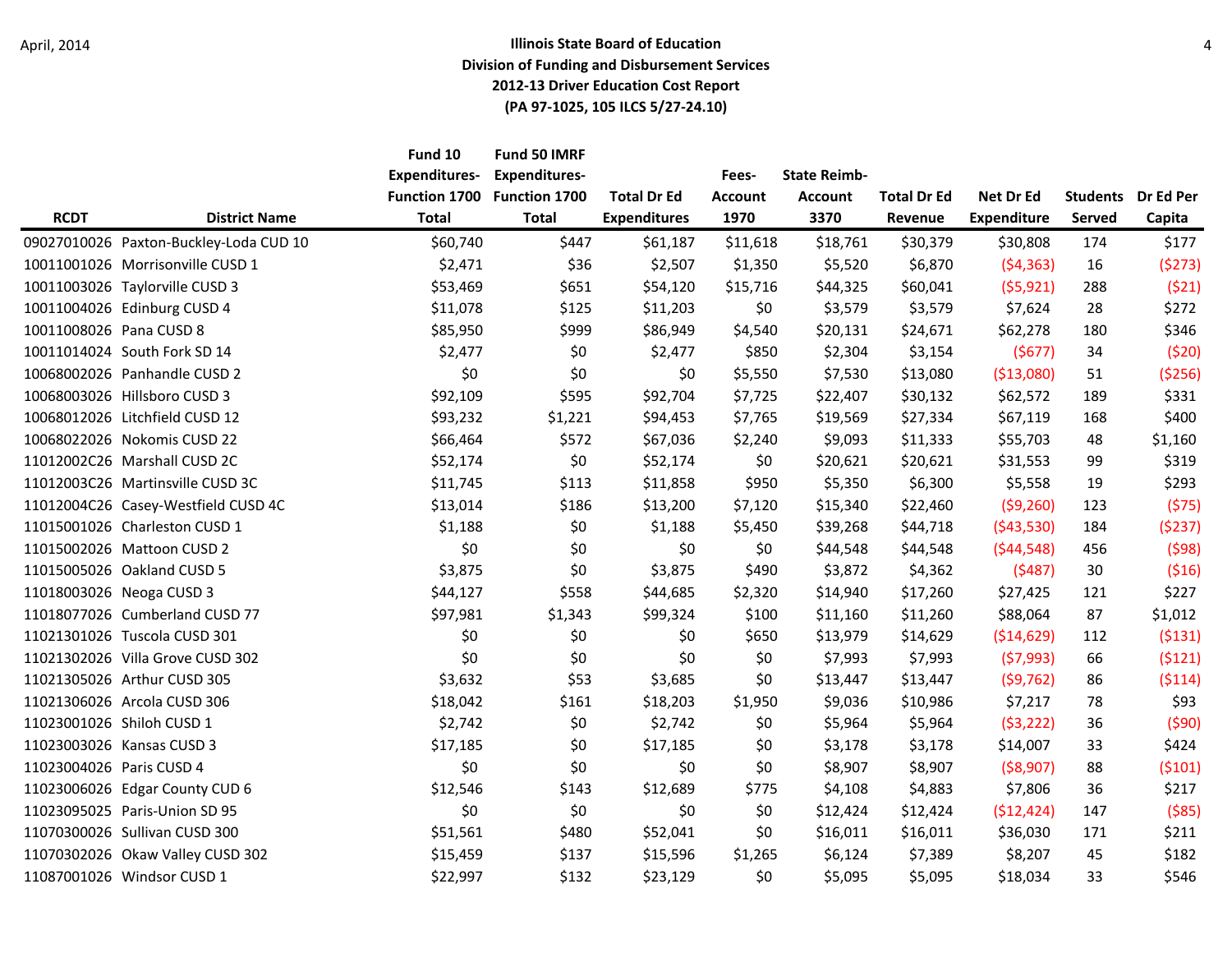|             |                                         | Fund 10<br><b>Expenditures-</b><br><b>Function 1700</b> | Fund 50 IMRF<br><b>Expenditures-</b><br><b>Function 1700</b> | <b>Total Dr Ed</b>  | Fees-<br><b>Account</b> | <b>State Reimb-</b><br><b>Account</b> | <b>Total Dr Ed</b>      | Net Dr Ed          | <b>Students</b> | Dr Ed Per |
|-------------|-----------------------------------------|---------------------------------------------------------|--------------------------------------------------------------|---------------------|-------------------------|---------------------------------------|-------------------------|--------------------|-----------------|-----------|
| <b>RCDT</b> | <b>District Name</b>                    | <b>Total</b>                                            | <b>Total</b>                                                 | <b>Expenditures</b> | 1970                    | 3370                                  | Revenue                 | <b>Expenditure</b> | Served          | Capita    |
|             | 11087003A26 Cowden-Herrick CUSD 3A      | \$31,003                                                | \$417                                                        | \$31,420            | \$2,400                 | \$5,423                               | \$7,823                 | \$23,597           | 46              | \$513     |
|             | 11087004026 Shelbyville CUSD 4          | \$52,681                                                | \$636                                                        | \$53,317            | \$5,250                 | \$16,174                              | \$21,424                | \$31,893           | 157             | \$203     |
|             | 11087005A26 Stewardson-Strasburg CUD 5A | \$32,625                                                | \$136                                                        | \$32,761            | \$0                     | \$6,576                               | \$6,576                 | \$26,185           | 34              | \$770     |
|             | 11087021026 Central A & M CUD 21        | \$43,946                                                | \$0                                                          | \$43,946            | \$8,400                 | \$13,036                              | \$21,436                | \$22,510           | 70              | \$322     |
|             | 12013010026 Clay City CUSD 10           | \$11,003                                                | \$157                                                        | \$11,160            | \$0                     | \$5,224                               | \$5,224                 | \$5,936            | 38              | \$156     |
|             | 12013025026 North Clay CUSD 25          | \$13,578                                                | \$187                                                        | \$13,765            | \$1,650                 | \$8,408                               | \$10,058                | \$3,707            | 56              | \$66      |
|             | 12013035026 Flora CUSD 35               | \$0                                                     | \$0                                                          | \$0                 | \$0                     | \$16,158                              | \$16,158                | ( \$16, 158)       | 136             | ( \$119)  |
|             | 12017001026 Hutsonville CUSD 1          | \$21,363                                                | \$0                                                          | \$21,363            | \$0                     | \$2,736                               | \$2,736                 | \$18,627           | 33              | \$564     |
|             | 12017002026 Robinson CUSD 2             | \$31,072                                                | \$384                                                        | \$31,456            | \$0                     | \$24,488                              | \$24,488                | \$6,968            | 165             | \$42      |
|             | 12017003026 Palestine CUSD 3            | \$16,983                                                | \$189                                                        | \$17,172            | \$950                   | \$5,404                               | \$6,354                 | \$10,818           | 29              | \$373     |
|             | 12017004026 Oblong CUSD 4               | \$69,488                                                | \$928                                                        | \$70,416            | \$1,000                 | \$7,108                               | \$8,108                 | \$62,308           | 50              | \$1,246   |
|             | 12040001026 Jasper County CUD 1         | \$80,935                                                | \$962                                                        | \$81,897            | \$4,125                 | \$22,909                              | \$27,034                | \$54,863           | 123             | \$446     |
|             | 12051010026 Red Hill CUSD 10            | \$59,152                                                | \$724                                                        | \$59,876            | \$1,875                 | \$15,579                              | \$17,454                | \$42,422           | 75              | \$566     |
|             | 12051020026 Lawrence County CUD 20      | \$34,730                                                | \$458                                                        | \$35,188            | \$0                     | \$17,672                              | \$17,672                | \$17,516           | 96              | \$182     |
|             | 12080001026 East Richland CUSD 1        | \$51,514                                                | \$577                                                        | \$52,091            | \$11,089                | \$31,841                              | \$42,930                | \$9,161            | 207             | \$44      |
|             | 12080002026 West Richland CUSD 2        | \$12,964                                                | \$138                                                        | \$13,102            | \$1,655                 | \$3,363                               | \$5,018                 | \$8,084            | 38              | \$213     |
|             | 13014001026 Carlyle CUSD 1              | \$35,724                                                | \$503                                                        | \$36,227            | \$9,035                 | \$13,480                              | \$22,515                | \$13,712           | 151             | \$91      |
|             | 13014003026 Wesclin CUSD 3              | \$61,973                                                | \$913                                                        | \$62,886            | \$4,200                 | \$17,511                              | \$21,711                | \$41,175           | 125             | \$329     |
|             | 13014071016 Central CHSD 71             | \$0                                                     | \$0                                                          | \$0                 | \$0                     | \$46,421                              | \$46,421                | (546, 421)         | 368             | (\$126)   |
|             | 13058100026 Patoka CUSD 100             | \$3,791                                                 | \$0                                                          | \$3,791             | \$950                   | \$3,365                               | \$4,315                 | (5524)             | 18              | (529)     |
|             | 13058200017 Centralia HSD 200           | \$197,013                                               | \$2,175                                                      | \$199,188           | \$0                     | \$39,488                              | \$39,488                | \$159,700          | 117             | \$1,365   |
|             | 13058401026 South Central CUD 401       | \$44,631                                                | \$25                                                         | \$44,656            | \$2,940                 | \$9,865                               | \$12,805                | \$31,851           | 85              | \$375     |
|             | 13058501026 Sandoval CUSD 501           | \$8,157                                                 | \$53                                                         | \$8,210             | \$0                     | \$8,115                               | \$8,115                 | \$95               | 42              | \$2       |
|             | 13058600016 Salem CHSD 600              | \$18,080                                                | \$214                                                        | \$18,294            | \$8,111                 | \$32,589                              | \$40,700                | (\$22,406)         | 196             | (5114)    |
|             | 13058722026 Odin PSD 722                | \$11,594                                                | \$133                                                        | \$11,727            | \$0                     | \$3,716                               | \$3,716                 | \$8,011            | 21              | \$381     |
|             | 13095010026 West Washington Co CUD 10   | \$40,854                                                | \$441                                                        | \$41,295            | \$3,800                 | \$7,982                               | \$11,782                | \$29,513           | 48              | \$615     |
|             | 13095099016 Nashville CHSD 99           | \$52,338                                                | \$669                                                        | \$53,007            | \$0                     | \$20,589                              | \$20,589                | \$32,418           | 150             | \$216     |
|             | 15016299025 City of Chicago SD 299      | \$3,207,439                                             | \$0                                                          | \$3,207,439         | \$635,347               |                                       | \$3,480,966 \$4,116,313 | (5908, 874)        | 23,872          | (538)     |
|             | 16019424026 Genoa Kingston CUSD 424     | \$51,292                                                | \$122                                                        | \$51,414            | \$0                     | \$4,834                               | \$4,834                 | \$46,580           | 151             | \$308     |
|             | 16019425026 Indian Creek CUSD 425       | \$42,658                                                | \$0                                                          | \$42,658            | \$3,400                 | \$7,340                               | \$10,740                | \$31,918           | 45              | \$709     |
|             |                                         |                                                         |                                                              |                     |                         |                                       |                         |                    |                 |           |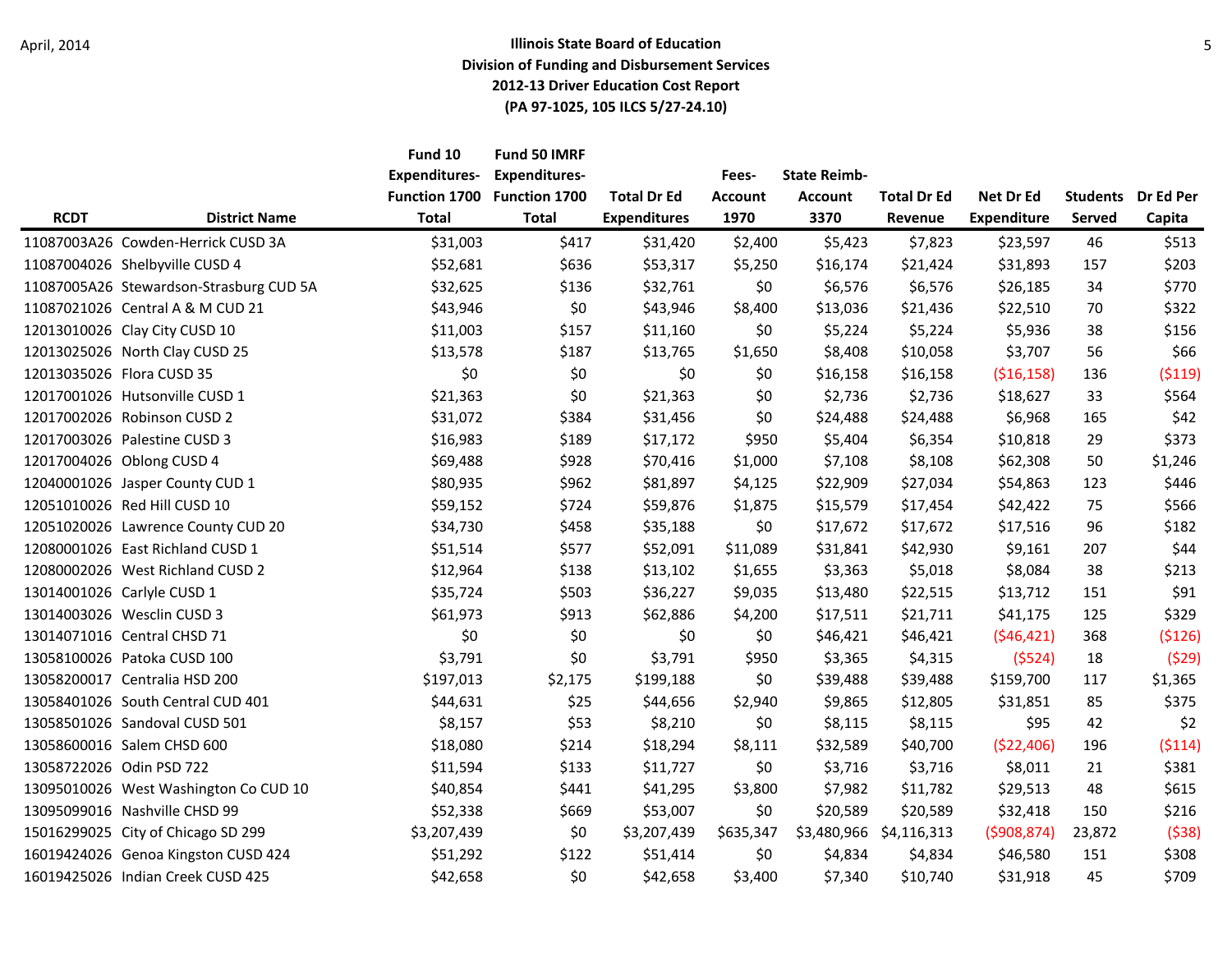|                      |                                        | Fund 10<br><b>Expenditures-</b><br><b>Function 1700</b> | Fund 50 IMRF<br><b>Expenditures-</b><br><b>Function 1700</b> | <b>Total Dr Ed</b>  | Fees-<br>Account | <b>State Reimb-</b><br><b>Account</b> | <b>Total Dr Ed</b> | Net Dr Ed          | <b>Students</b> | Dr Ed Per |
|----------------------|----------------------------------------|---------------------------------------------------------|--------------------------------------------------------------|---------------------|------------------|---------------------------------------|--------------------|--------------------|-----------------|-----------|
| <b>RCDT</b>          | <b>District Name</b>                   | <b>Total</b>                                            | <b>Total</b>                                                 | <b>Expenditures</b> | 1970             | 3370                                  | Revenue            | <b>Expenditure</b> | Served          | Capita    |
|                      | 16019426026 Hiawatha CUSD 426          | \$10,146                                                | \$0                                                          | \$10,146            | \$3,250          | \$5,420                               | \$8,670            | \$1,476            | 62              | \$24      |
|                      | 16019427026 Sycamore CUSD 427          | \$197,948                                               | \$1,949                                                      | \$199,897           | \$0\$            | \$32,108                              | \$32,108           | \$167,789          | 230             | \$730     |
|                      | 16019428026 DeKalb CUSD 428            | \$336,297                                               | \$2,520                                                      | \$338,817           | \$30,176         | \$53,549                              | \$83,725           | \$255,092          | 307             | \$831     |
|                      | 16019429026 Hinckley Big Rock CUSD 429 | \$0                                                     | \$0                                                          | \$0                 | \$3,380          | \$7,609                               | \$10,989           | ( \$10,989)        | 43              | ( \$256)  |
|                      | 16019430026 Sandwich CUSD 430          | \$2,534                                                 | \$14                                                         | \$2,548             | \$15,018         | \$26,507                              | \$41,525           | ( \$38, 977)       | 133             | (5293)    |
|                      | 16019432026 Somonauk CUSD 432          | \$48,298                                                | \$571                                                        | \$48,869            | \$15,757         | \$9,937                               | \$25,694           | \$23,175           | 84              | \$276     |
|                      | 17020015026 Clinton CUSD 15            | \$88,313                                                | \$1,116                                                      | \$89,429            | \$14,476         | \$24,398                              | \$38,874           | \$50,555           | 188             | \$269     |
|                      | 17020018026 Blue Ridge CUSD 18         | \$47,800                                                | \$531                                                        | \$48,331            | \$5,445          | \$10,746                              | \$16,191           | \$32,140           | 92              | \$349     |
|                      | 17053005026 Woodland CUSD 5            | \$0                                                     | \$0                                                          | \$0                 | \$0              | \$6,060                               | \$6,060            | (56,060)           | 38              | ( \$159)  |
|                      | 17053006J26 Tri Point CUSD 6-J         | \$3,964                                                 | \$0                                                          | \$3,964             | \$0              | \$7,014                               | \$7,014            | ( \$3,050)         | 35              | (587)     |
|                      | 17053008026 Prairie Central CUSD 8     | \$0                                                     | \$0                                                          | \$0                 | \$8,816          | \$25,130                              | \$33,946           | ( \$33, 946)       | 148             | (5229)    |
|                      | 17053074027 Flanagan-Cornell Dist 74   | \$0                                                     | \$0                                                          | \$0                 | \$2,750          | \$7,066                               | \$9,816            | (59, 816)          | 26              | (5378)    |
|                      | 17053090017 Pontiac Twp HSD 90         | \$53,523                                                | \$0                                                          | \$53,523            | \$6,918          | \$39,284                              | \$46,202           | \$7,321            | 268             | \$27      |
|                      | 17053230017 Dwight Twp HSD 230         | \$0                                                     | \$0                                                          | \$0                 | \$3,700          | \$11,451                              | \$15,151           | ( \$15, 151)       | 79              | (5192)    |
|                      | 17064002026 LeRoy CUSD 2               | \$60,262                                                | \$638                                                        | \$60,900            | \$8,100          | \$12,051                              | \$20,151           | \$40,749           | 60              | \$679     |
|                      | 17064003026 Tri Valley CUSD 3          | \$53,260                                                | \$0                                                          | \$53,260            | \$8,305          | \$10,793                              | \$19,098           | \$34,162           | 89              | \$384     |
|                      | 17064004026 Heyworth CUSD 4            | \$71,863                                                | \$1,068                                                      | \$72,931            | \$5,850          | \$13,478                              | \$19,328           | \$53,603           | 51              | \$1,051   |
|                      | 17064005026 McLean County USD 5        | \$19,815                                                | \$339                                                        | \$20,154            | \$102,030        | \$126,944                             | \$228,974          | (5208, 820)        | 1,407           | (5148)    |
|                      | 17064007026 Lexington CUSD 7           | \$21,307                                                | \$0                                                          | \$21,307            | \$6,280          | \$6,880                               | \$13,160           | \$8,147            | 25              | \$326     |
|                      | 17064016026 Olympia CUSD 16            | \$65,466                                                | \$82                                                         | \$65,548            | \$8,692          | \$11,544                              | \$20,236           | \$45,312           | 61              | \$743     |
|                      | 17064019026 Ridgeview CUSD 19          | \$0                                                     | \$0                                                          | \$0                 | \$7,340          | \$7,939                               | \$15,279           | ( \$15,279)        | 46              | (5332)    |
|                      | 17064087025 Bloomington SD 87          | \$38,099                                                | \$445                                                        | \$38,544            | \$910            | \$17,001                              | \$17,911           | \$20,633           | 28              | \$737     |
|                      | 19022086017 Hinsdale Twp HSD 86        | \$656,114                                               | \$6,024                                                      | \$662,138           | \$92,480         | \$71,910                              | \$164,390          | \$497,748          | 397             | \$1,254   |
|                      | 19022087017 Glenbard Twp HSD 87        | \$0                                                     | \$0                                                          | \$0                 | \$401,679        | \$286,647                             | \$688,326          | (5688, 326)        | 1,495           | (5460)    |
|                      | 19022088016 DuPage HSD 88              | \$247,405                                               | \$0                                                          | \$247,405           | \$79,292         | \$158,223                             | \$237,515          | \$9,890            | 1,194           | \$8       |
| 19022094016 CHSD 94  |                                        | \$0                                                     | \$0                                                          | \$0                 | \$0              | \$61,946                              | \$61,946           | ( \$61, 946)       | 419             | (5148)    |
| 19022099016 CHSD 99  |                                        | \$803,590                                               | \$9,857                                                      | \$813,447           | \$0              | \$83,197                              | \$83,197           | \$730,250          | 648             | \$1,127   |
|                      | 19022100016 Fenton CHSD 100            | \$57,897                                                | \$755                                                        | \$58,652            | \$44,950         | \$46,680                              | \$91,630           | ( \$32, 978)       | 522             | (563)     |
|                      | 19022108016 Lake Park CHSD 108         | \$312,090                                               | \$3,475                                                      | \$315,565           | \$100,612        | \$106,982                             | \$207,594          | \$107,971          | 589             | \$183     |
| 19022200026 CUSD 200 |                                        | \$373,241                                               | \$4,585                                                      | \$377,826           | \$65,610         | \$107,261                             | \$172,871          | \$204,955          | 543             | \$377     |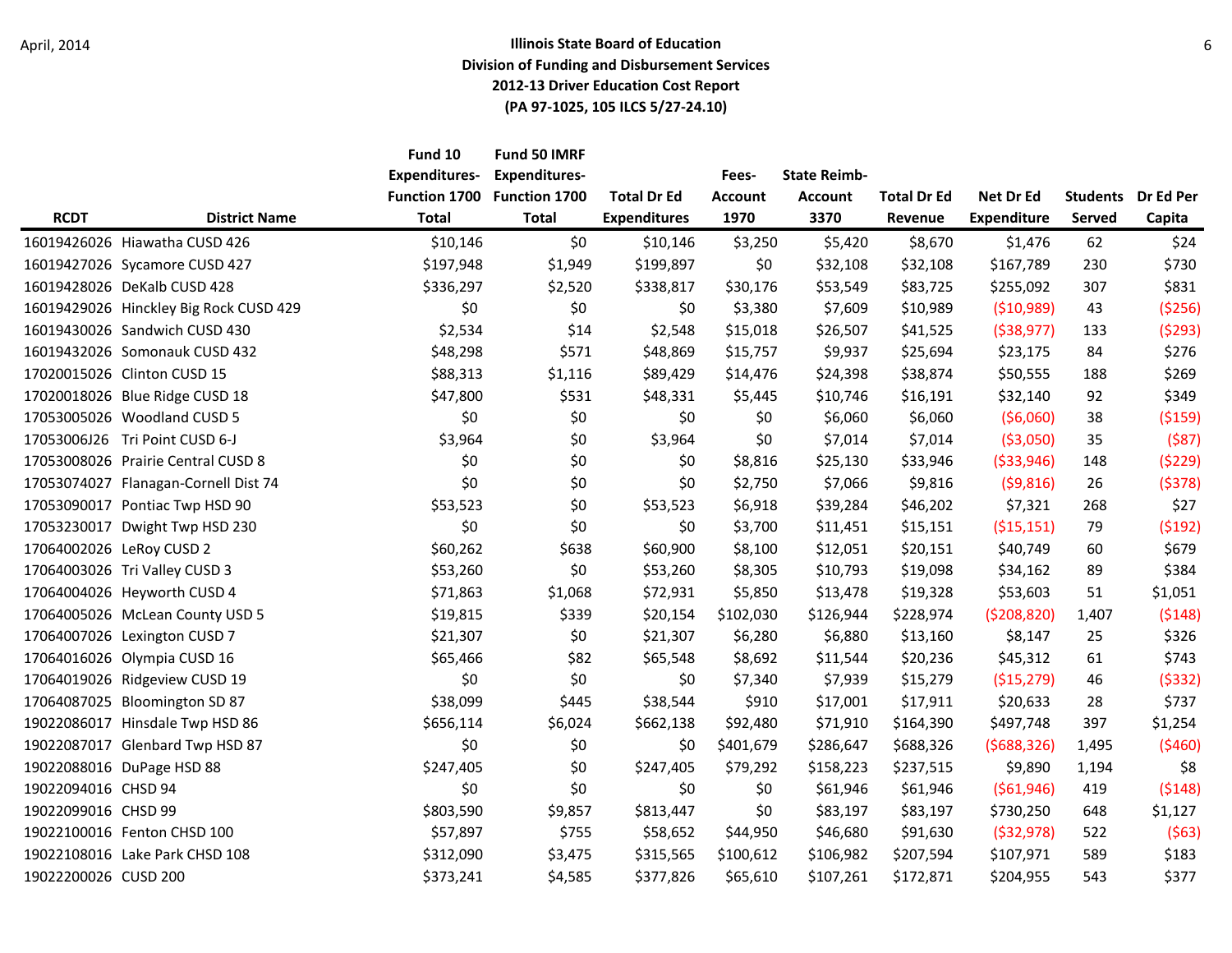|                      |                                              | Fund 10<br><b>Expenditures-</b> | Fund 50 IMRF<br><b>Expenditures-</b><br>Function 1700 Function 1700 | <b>Total Dr Ed</b>  | Fees-<br><b>Account</b> | <b>State Reimb-</b><br><b>Account</b> | <b>Total Dr Ed</b> | Net Dr Ed          | <b>Students</b> | Dr Ed Per |
|----------------------|----------------------------------------------|---------------------------------|---------------------------------------------------------------------|---------------------|-------------------------|---------------------------------------|--------------------|--------------------|-----------------|-----------|
| <b>RCDT</b>          | <b>District Name</b>                         | <b>Total</b>                    | <b>Total</b>                                                        | <b>Expenditures</b> | 1970                    | 3370                                  | Revenue            | <b>Expenditure</b> | Served          | Capita    |
| 19022201026 CUSD 201 |                                              | \$79,229                        | \$55                                                                | \$79,284            | \$10,955                | \$26,948                              | \$37,903           | \$41,381           | 90              | \$460     |
|                      | 19022202026 Lisle CUSD 202                   | \$237,230                       | \$2,009                                                             | \$239,239           | \$110,197               | \$37,039                              | \$147,236          | \$92,003           | 198             | \$465     |
|                      | 19022203026 Naperville CUSD 203              | \$0                             | \$0                                                                 | \$0                 | \$103,791               | \$167,250                             | \$271,041          | (5271,041)         | 707             | (5383)    |
|                      | 19022204026 Indian Prairie CUSD 204          | \$0                             | \$0                                                                 | \$0                 | \$217,350               | \$188,753                             | \$406,103          | (5406, 103)        | 984             | (5413)    |
|                      | 19022205026 Elmhurst SD 205                  | \$189,928                       | \$2,440                                                             | \$192,368           | \$107,025               | \$91,437                              | \$198,462          | (56,094)           | 540             | (511)     |
|                      | 20024001026 Edwards County CUSD 1            | \$77,187                        | \$841                                                               | \$78,028            | \$3,225                 | \$13,078                              | \$16,303           | \$61,725           | 117             | \$528     |
|                      | 20030007026 Gallatin CUSD 7                  | \$29,071                        | \$0                                                                 | \$29,071            | \$2,625                 | \$10,424                              | \$13,049           | \$16,022           | 47              | \$341     |
|                      | 20035001026 Hardin County CUSD 1             | \$20,650                        | \$263                                                               | \$20,913            | \$220                   | \$8,730                               | \$8,950            | \$11,963           | 61              | \$196     |
|                      | 20076001026 Pope Co CUD 1                    | \$28,291                        | \$0                                                                 | \$28,291            | \$2,275                 | \$6,603                               | \$8,878            | \$19,413           | 58              | \$335     |
|                      | 20083001026 Galatia CUSD 1                   | \$44,216                        | \$0                                                                 | \$44,216            | \$600                   | \$4,939                               | \$5,539            | \$38,677           | 35              | \$1,105   |
|                      | 20083002026 Carrier Mills-Stonefort CUSD 2   | \$66,207                        | \$701                                                               | \$66,908            | \$0                     | \$4,340                               | \$4,340            | \$62,568           | 31              | \$2,018   |
|                      | 20083003026 Harrisburg CUSD 3                | \$502                           | \$0                                                                 | \$502               | \$450                   | \$27,724                              | \$28,174           | (527, 672)         | 193             | (5143)    |
|                      | 20083004026 Eldorado CUSD 4                  | \$53,227                        | \$487                                                               | \$53,714            | \$1,025                 | \$16,437                              | \$17,462           | \$36,252           | 111             | \$327     |
|                      | 20093348026 Wabash CUSD 348                  | \$0                             | \$0                                                                 | \$0                 | \$4,850                 | \$25,580                              | \$30,430           | ( \$30,430)        | 198             | ( \$154)  |
|                      | 20096100026 Wayne City CUSD 100              | \$13,131                        | \$144                                                               | \$13,275            | \$0                     | \$7,133                               | \$7,133            | \$6,142            | 66              | \$93      |
|                      | 20096200026 North Wayne CUSD 200             | \$42,977                        | \$0                                                                 | \$42,977            | \$1,080                 | \$6,749                               | \$7,829            | \$35,148           | 52              | \$676     |
|                      | 20096225016 Fairfield Comm H S Dist 225      | \$0                             | \$0                                                                 | \$0                 | \$0                     | \$18,259                              | \$18,259           | (518, 259)         | 165             | (5111)    |
|                      | 20097001026 Grayville CUSD 1                 | \$5,026                         | \$0                                                                 | \$5,026             | \$0                     | \$2,806                               | \$2,806            | \$2,220            | 42              | \$53      |
|                      | 20097003026 Norris City-Omaha-Enfield CUSD 3 | \$0                             | \$0                                                                 | \$0                 | \$975                   | \$10,336                              | \$11,311           | (511, 311)         | 83              | ( \$136)  |
|                      | 20097005026 Carmi-White County CUSD 5        | \$82,957                        | \$1,081                                                             | \$84,038            | \$5,740                 | \$18,805                              | \$24,545           | \$59,493           | 110             | \$541     |
|                      | 21028099026 Christopher USD 99               | \$640                           | \$9                                                                 | \$649               | \$0                     | \$12,529                              | \$12,529           | (511,880)          | 58              | ( \$205)  |
|                      | 21028103013 Benton Cons HSD 103              | \$106,789                       | \$812                                                               | \$107,601           | \$2,125                 | \$26,147                              | \$28,272           | \$79,329           | 249             | \$319     |
|                      | 21028168026 Frankfort CUSD 168               | \$253,581                       | \$1,503                                                             | \$255,084           | \$3,470                 | \$25,949                              | \$29,419           | \$225,665          | 189             | \$1,194   |
|                      | 21028174026 Thompsonville CUSD 174           | \$18,639                        | \$193                                                               | \$18,832            | \$0                     | \$6,122                               | \$6,122            | \$12,710           | 24              | \$530     |
|                      | 21028188026 Zeigler-Royalton CUSD 188        | \$53,122                        | \$615                                                               | \$53,737            | \$0                     | \$9,533                               | \$9,533            | \$44,204           | 44              | \$1,005   |
|                      | 21028196026 Sesser-Valier CUSD 196           | \$53,768                        | \$560                                                               | \$54,328            | \$825                   | \$9,459                               | \$10,284           | \$44,044           | 87              | \$506     |
|                      | 21100001026 Johnston City CUSD 1             | \$56,744                        | \$577                                                               | \$57,321            | \$2,800                 | \$14,613                              | \$17,413           | \$39,908           | 66              | \$605     |
|                      | 21100002026 Marion CUSD 2                    | \$0                             | \$0                                                                 | \$0                 | \$10,221                | \$53,834                              | \$64,055           | (564, 055)         | 310             | (5207)    |
|                      | 21100003026 Crab Orchard CUSD 3              | \$0                             | \$0                                                                 | \$0                 | \$1,600                 | \$5,520                               | \$7,120            | (57, 120)          | 40              | (5178)    |
|                      | 21100004026 Herrin CUSD 4                    | \$0                             | \$0                                                                 | \$0                 | \$0                     | \$34,236                              | \$34,236           | ( \$34, 236)       | 178             | (5192)    |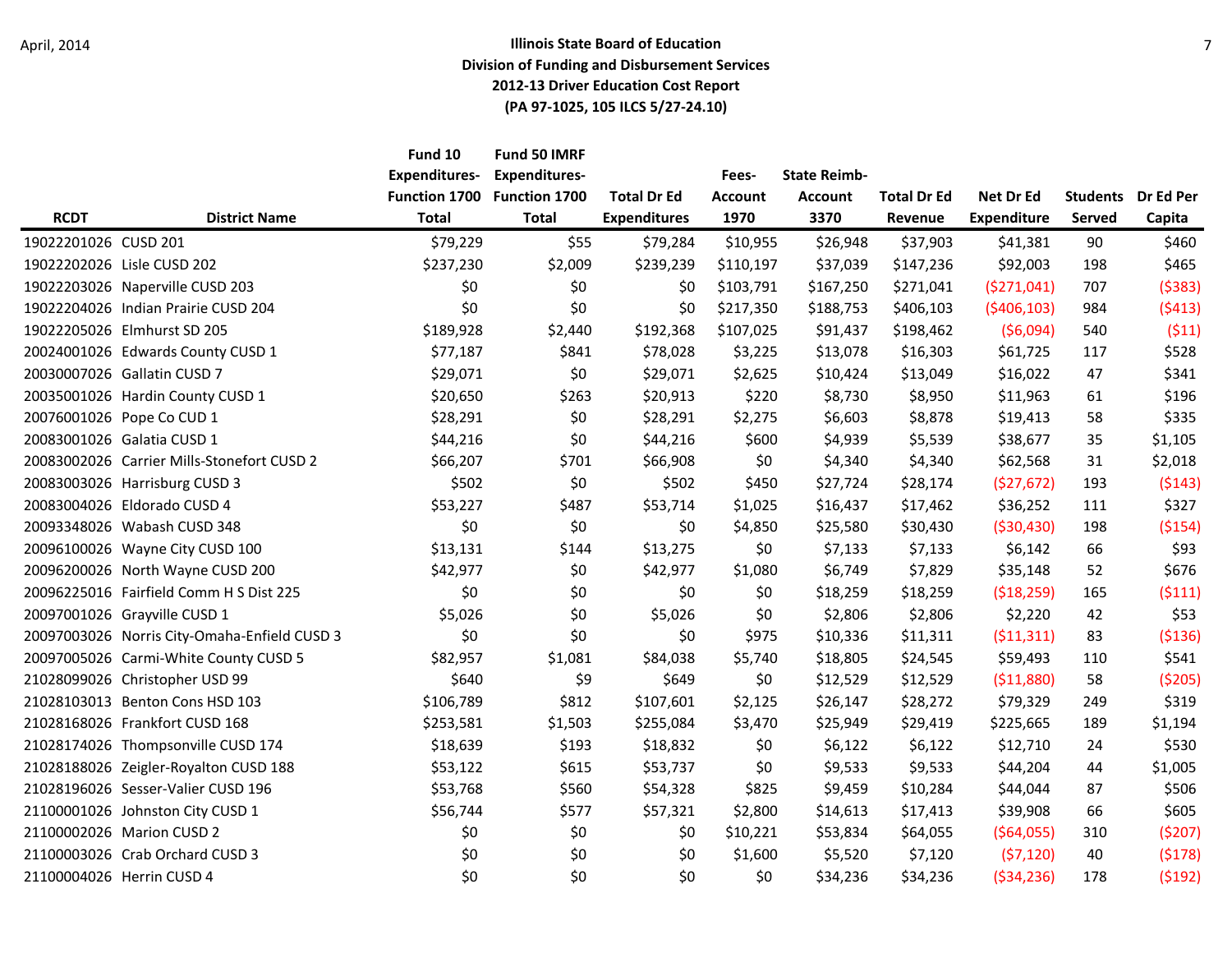|                       |                                             | Fund 10<br><b>Expenditures-</b><br><b>Function 1700</b> | Fund 50 IMRF<br><b>Expenditures-</b><br><b>Function 1700</b> | <b>Total Dr Ed</b>  | Fees-<br><b>Account</b> | <b>State Reimb-</b><br><b>Account</b> | <b>Total Dr Ed</b> | Net Dr Ed          | <b>Students</b> | Dr Ed Per |
|-----------------------|---------------------------------------------|---------------------------------------------------------|--------------------------------------------------------------|---------------------|-------------------------|---------------------------------------|--------------------|--------------------|-----------------|-----------|
| <b>RCDT</b>           | <b>District Name</b>                        | <b>Total</b>                                            | <b>Total</b>                                                 | <b>Expenditures</b> | 1970                    | 3370                                  | Revenue            | <b>Expenditure</b> | Served          | Capita    |
|                       | 21100005026 Carterville CUSD 5              | \$80,875                                                | \$776                                                        | \$81,651            | \$3,360                 | \$23,599                              | \$26,959           | \$54,692           | 129             | \$424     |
|                       | 22029001026 Astoria CUSD 1                  | \$14,035                                                | \$133                                                        | \$14,168            | \$0\$                   | \$6,428                               | \$6,428            | \$7,740            | 42              | \$184     |
| 22029002026 VITCUSD 2 |                                             | \$0                                                     | \$0                                                          | \$0                 | \$0                     | \$4,837                               | \$4,837            | (54, 837)          | 40              | (5121)    |
|                       | 22029003026 CUSD 3 Fulton County            | \$19,569                                                | \$0                                                          | \$19,569            | \$0                     | \$6,729                               | \$6,729            | \$12,840           | 32              | \$401     |
|                       | 22029004026 Spoon River Valley CUSD 4       | \$12,840                                                | \$145                                                        | \$12,985            | \$1,050                 | \$7,152                               | \$8,202            | \$4,783            | 31              | \$154     |
|                       | 22029066025 Canton Union SD 66              | \$54,041                                                | \$610                                                        | \$54,651            | \$10,345                | \$28,860                              | \$39,205           | \$15,446           | 320             | \$48      |
|                       | 22029097026 Lewistown CUSD 97               | \$17,410                                                | \$77                                                         | \$17,487            | \$5,096                 | \$11,155                              | \$16,251           | \$1,236            | 88              | \$14      |
|                       | 22029176026 Avon CUSD 176                   | \$0                                                     | \$0                                                          | \$0                 | \$0                     | \$3,294                               | \$3,294            | (53, 294)          | 8               | (5412)    |
|                       | 22085005026 Schuyler-Industry CUSD 5        | \$35,399                                                | \$0                                                          | \$35,399            | \$0                     | \$14,289                              | \$14,289           | \$21,110           | 187             | \$113     |
|                       | 24032001026 Coal City CUSD 1                | \$0                                                     | \$0                                                          | \$0                 | \$7,296                 | \$30,764                              | \$38,060           | ( \$38,060)        | 159             | (5239)    |
|                       | 24032073017 Gardner S Wilmington Twp HSD 73 | \$67,821                                                | \$806                                                        | \$68,627            | \$1,233                 | \$10,854                              | \$12,087           | \$56,540           | 54              | \$1,047   |
|                       | 24032101016 Morris CHSD 101                 | \$21,170                                                | \$0                                                          | \$21,170            | \$11,607                | \$45,193                              | \$56,800           | ( \$35,630)        | 317             | (5112)    |
|                       | 24032111016 Minooka CHSD 111                | \$583,965                                               | \$5,036                                                      | \$589,001           | \$51,505                | \$98,193                              | \$149,698          | \$439,303          | 501             | \$877     |
|                       | 24047018016 Newark CHSD 18                  | \$30,093                                                | \$237                                                        | \$30,330            | \$0                     | \$8,701                               | \$8,701            | \$21,629           | 58              | \$373     |
|                       | 24047088026 Plano CUSD 88                   | \$71,666                                                | \$944                                                        | \$72,610            | \$14,787                | \$23,488                              | \$38,275           | \$34,335           | 128             | \$268     |
|                       | 24047115026 Yorkville CUSD 115              | \$12,836                                                | \$0                                                          | \$12,836            | \$38,143                | \$38,337                              | \$76,480           | ( \$63, 644)       | 214             | (5297)    |
|                       | 24047308026 Oswego CUSD 308                 | \$733,157                                               | \$8,506                                                      | \$741,663           | \$185,041               | \$181,104                             | \$366,145          | \$375,518          | 938             | \$400     |
|                       | 25033010026 Hamilton Co CUSD 10             | \$0                                                     | \$0                                                          | \$0                 | \$1,350                 | \$17,048                              | \$18,398           | (518, 398)         | 115             | ( \$160)  |
|                       | 25041001026 Waltonville CUSD 1              | \$0                                                     | \$0                                                          | \$0                 | \$0\$                   | \$4,928                               | \$4,928            | (54, 928)          | 17              | (5290)    |
|                       | 25041201017 Mt Vernon Twp HSD 201           | \$229,514                                               | \$2,969                                                      | \$232,483           | \$7,123                 | \$63,359                              | \$70,482           | \$162,001          | 325             | \$498     |
|                       | 25041204017 Webber Twp HSD 204              | \$0                                                     | \$0                                                          | \$0                 | \$0                     | \$4,557                               | \$4,557            | (54, 557)          | 43              | ( \$106)  |
|                       | 25041205016 Woodlawn CHSD 205               | \$28,389                                                | \$339                                                        | \$28,728            | \$1,850                 | \$9,318                               | \$11,168           | \$17,560           | 38              | \$462     |
|                       | 26034307016 Illini West H S Dist 307        | \$79,905                                                | \$846                                                        | \$80,751            | \$4,750                 | \$19,801                              | \$24,551           | \$56,200           | 133             | \$423     |
|                       | 26034316026 Warsaw CUSD 316                 | \$56,444                                                | \$625                                                        | \$57,069            | \$2,200                 | \$10,096                              | \$12,296           | \$44,773           | 92              | \$487     |
|                       | 26034328024 Hamilton CCSD 328               | \$41,784                                                | \$498                                                        | \$42,282            | \$700                   | \$8,977                               | \$9,677            | \$32,605           | 45              | \$725     |
|                       | 26034337026 Southeastern CUSD 337           | \$14,986                                                | \$197                                                        | \$15,183            | \$1,050                 | \$7,582                               | \$8,632            | \$6,551            | 68              | \$96      |
|                       | 26062103026 West Prairie CUSD 103           | \$0                                                     | \$0                                                          | \$0                 | \$5,025                 | \$7,485                               | \$12,510           | (\$12,510)         | 64              | (5195)    |
|                       | 26062170026 Bushnell Prairie City CUSD 170  | \$36,334                                                | \$426                                                        | \$36,760            | \$3,690                 | \$8,870                               | \$12,560           | \$24,200           | 77              | \$314     |
|                       | 26062185026 Macomb CUSD 185                 | \$85,402                                                | \$995                                                        | \$86,397            | \$5,025                 | \$23,218                              | \$28,243           | \$58,154           | 253             | \$230     |
|                       | 27036235026 West Central CUSD 235           | \$15,923                                                | \$201                                                        | \$16,124            | \$2,515                 | \$16,405                              | \$18,920           | (52, 796)          | 117             | (524)     |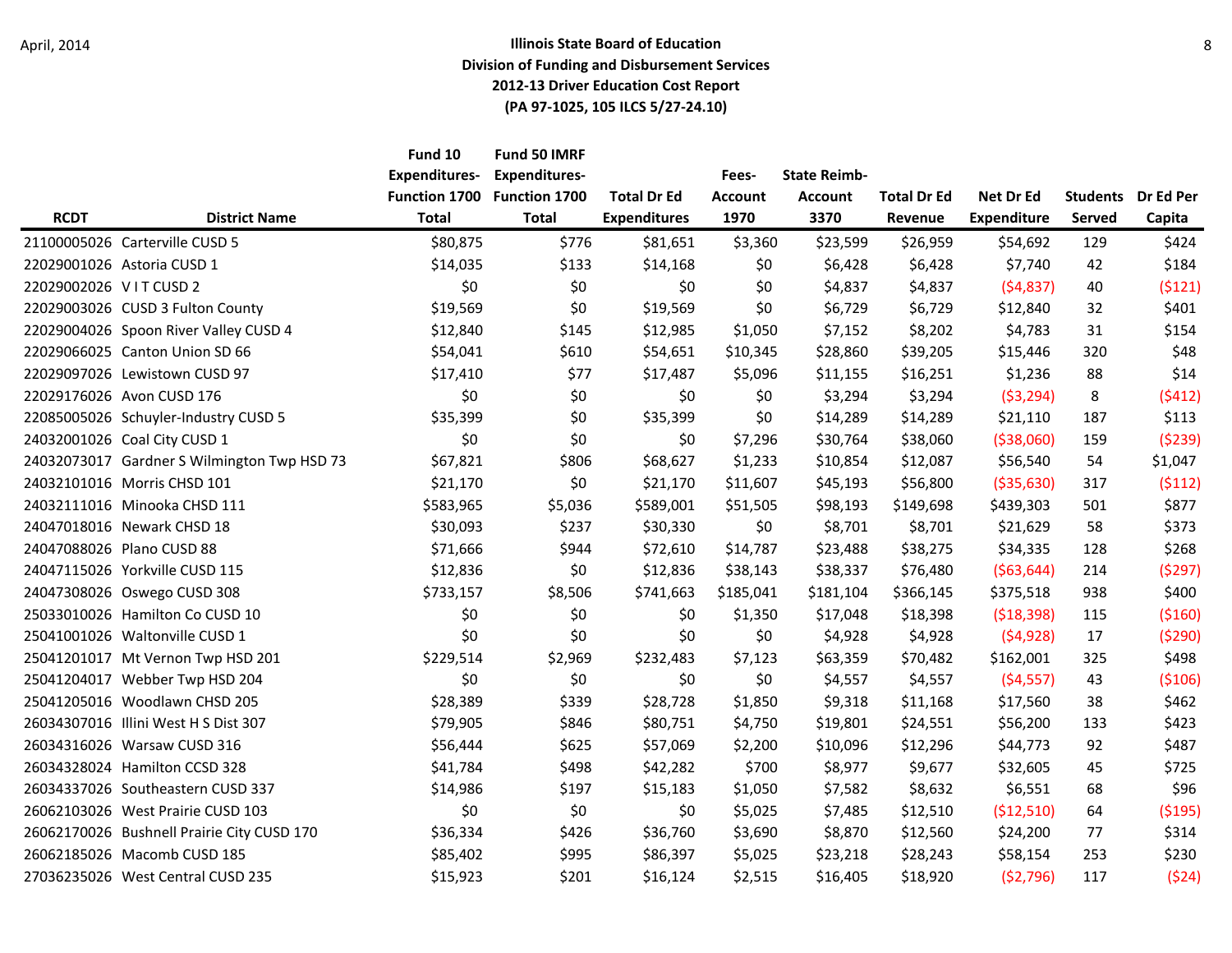|                          |                                               | Fund 10<br><b>Expenditures-</b><br><b>Function 1700</b> | Fund 50 IMRF<br><b>Expenditures-</b><br><b>Function 1700</b> | <b>Total Dr Ed</b>  | Fees-<br><b>Account</b> | <b>State Reimb-</b><br><b>Account</b> | <b>Total Dr Ed</b> | Net Dr Ed          | <b>Students</b> | Dr Ed Per |
|--------------------------|-----------------------------------------------|---------------------------------------------------------|--------------------------------------------------------------|---------------------|-------------------------|---------------------------------------|--------------------|--------------------|-----------------|-----------|
| <b>RCDT</b>              | <b>District Name</b>                          | <b>Total</b>                                            | <b>Total</b>                                                 | <b>Expenditures</b> | 1970                    | 3370                                  | Revenue            | <b>Expenditure</b> | Served          | Capita    |
|                          | 27066404026 Mercer County School District 404 | \$84,150                                                | \$976                                                        | \$85,126            | \$4,278                 | \$17,839                              | \$22,117           | \$63,009           | 98              | \$643     |
|                          | 27094238026 Monmouth-Roseville CUSD 238       | \$44,960                                                | \$561                                                        | \$45,521            | \$4,230                 | \$32,095                              | \$36,325           | \$9,196            | 178             | \$52      |
|                          | 27094304026 United CUSD 304                   | \$48,419                                                | \$693                                                        | \$49,112            | \$3,120                 | \$12,631                              | \$15,751           | \$33,361           | 77              | \$433     |
|                          | 28006103022 DePue USD 103                     | \$10,565                                                | \$153                                                        | \$10,718            | \$1,200                 | \$5,336                               | \$6,536            | \$4,182            | 29              | \$144     |
|                          | 28006303026 La Moille CUSD 303                | \$10,774                                                | \$124                                                        | \$10,898            | \$4,050                 | \$2,611                               | \$6,661            | \$4,237            | 28              | \$151     |
|                          | 28006340026 Bureau Valley CUSD 340            | \$65,387                                                | \$911                                                        | \$66,298            | \$6,700                 | \$15,936                              | \$22,636           | \$43,662           | 81              | \$539     |
|                          | 28006500015 Princeton HSD 500                 | \$98,012                                                | \$0                                                          | \$98,012            | \$4,641                 | \$23,655                              | \$28,296           | \$69,716           | 134             | \$520     |
| 28006502017 Hall HSD 502 |                                               | \$131,949                                               | \$1,021                                                      | \$132,970           | \$29,769                | \$22,518                              | \$52,287           | \$80,683           | 170             | \$475     |
|                          | 28006505016 Ohio CHSD 505                     |                                                         | \$46                                                         | \$46                | \$1,410                 | \$2,530                               | \$3,940            | (53,894)           | 8               | (5487)    |
|                          | 28037223026 Orion CUSD 223                    | \$49,077                                                | \$400                                                        | \$49,477            | \$3,500                 | \$14,769                              | \$18,269           | \$31,208           | 114             | \$274     |
|                          | 28037224026 Galva CUSD 224                    | \$41,345                                                | \$502                                                        | \$41,847            | \$3,215                 | \$4,662                               | \$7,877            | \$33,970           | 44              | \$772     |
|                          | 28037225026 AlWood CUSD 225                   | \$28,414                                                | \$302                                                        | \$28,716            | \$1,550                 | \$6,797                               | \$8,347            | \$20,369           | 33              | \$617     |
|                          | 28037226026 Annawan CUSD 226                  | \$16,643                                                | \$0                                                          | \$16,643            | \$1,700                 | \$6,178                               | \$7,878            | \$8,765            | 38              | \$231     |
|                          | 28037227026 Cambridge CUSD 227                | \$14,712                                                | \$0                                                          | \$14,712            | \$1,000                 | \$5,554                               | \$6,554            | \$8,158            | 29              | \$281     |
|                          | 28037228026 Geneseo CUSD 228                  | \$153,432                                               | \$1,755                                                      | \$155,187           | \$7,958                 | \$42,621                              | \$50,579           | \$104,608          | 367             | \$285     |
|                          | 28037229026 Kewanee CUSD 229                  | \$88,029                                                | \$1,146                                                      | \$89,175            | \$0                     | \$23,552                              | \$23,552           | \$65,623           | 165             | \$398     |
|                          | 28037230026 Wethersfield CUSD 230             | \$28,095                                                | \$366                                                        | \$28,461            | \$1,187                 | \$6,710                               | \$7,897            | \$20,564           | 54              | \$381     |
|                          | 28088100026 Stark County CUSD 100             | \$24,504                                                | \$151                                                        | \$24,655            | \$2,765                 | \$12,005                              | \$14,770           | \$9,885            | 89              | \$111     |
|                          | 30039165016 Carbondale CHSD 165               | \$3,135                                                 | \$240                                                        | \$3,375             | \$3,515                 | \$42,772                              | \$46,287           | (542, 912)         | 265             | (5162)    |
|                          | 30039176026 Trico CUSD 176                    | \$0                                                     | \$0                                                          | \$0                 | \$1,590                 | \$12,403                              | \$13,993           | (513,993)          | 63              | (5222)    |
|                          | 30039186026 Murphysboro CUSD 186              | \$0                                                     | \$0                                                          | \$0                 | \$5,240                 | \$20,230                              | \$25,470           | (\$25,470)         | 211             | (5121)    |
|                          | 30039196026 Elverado CUSD 196                 | \$27,183                                                | \$246                                                        | \$27,429            | \$0                     | \$6,557                               | \$6,557            | \$20,872           | 38              | \$549     |
|                          | 30073101016 Pinckneyville CHSD 101            | \$10,172                                                | \$132                                                        | \$10,304            | \$3,290                 | \$18,096                              | \$21,386           | (511,082)          | 185             | (560)     |
|                          | 30073300026 Duquoin CUSD 300                  | \$148,845                                               | \$1,676                                                      | \$150,521           | \$5,450                 | \$19,876                              | \$25,326           | \$125,195          | 131             | \$956     |
| 31045046022 SD U-46      |                                               | \$384,035                                               | \$3,068                                                      | \$387,103           | \$54,682                | \$155,842                             | \$210,524          | \$176,579          | 800             | \$221     |
|                          | 31045101022 Batavia USD 101                   | \$241,429                                               | \$1,710                                                      | \$243,139           | \$55,558                | \$38,931                              | \$94,489           | \$148,650          | 273             | \$545     |
|                          | 31045129022 Aurora West USD 129               | \$448,959                                               | \$5,669                                                      | \$454,628           | \$0                     | \$116,279                             | \$116,279          | \$338,349          | 563             | \$601     |
|                          | 31045131022 Aurora East USD 131               | \$70,829                                                | \$0                                                          | \$70,829            | \$0                     | \$121,282                             | \$121,282          | (550, 453)         | 558             | (590)     |
| 31045300026 CUSD 300     |                                               | \$188,423                                               | \$2,132                                                      | \$190,555           | \$0                     | \$102,891                             | \$102,891          | \$87,664           | 626             | \$140     |
|                          | 31045301026 Central CUSD 301                  | \$167,972                                               | \$1,044                                                      | \$169,016           | \$35,330                | \$44,124                              | \$79,454           | \$89,562           | 366             | \$245     |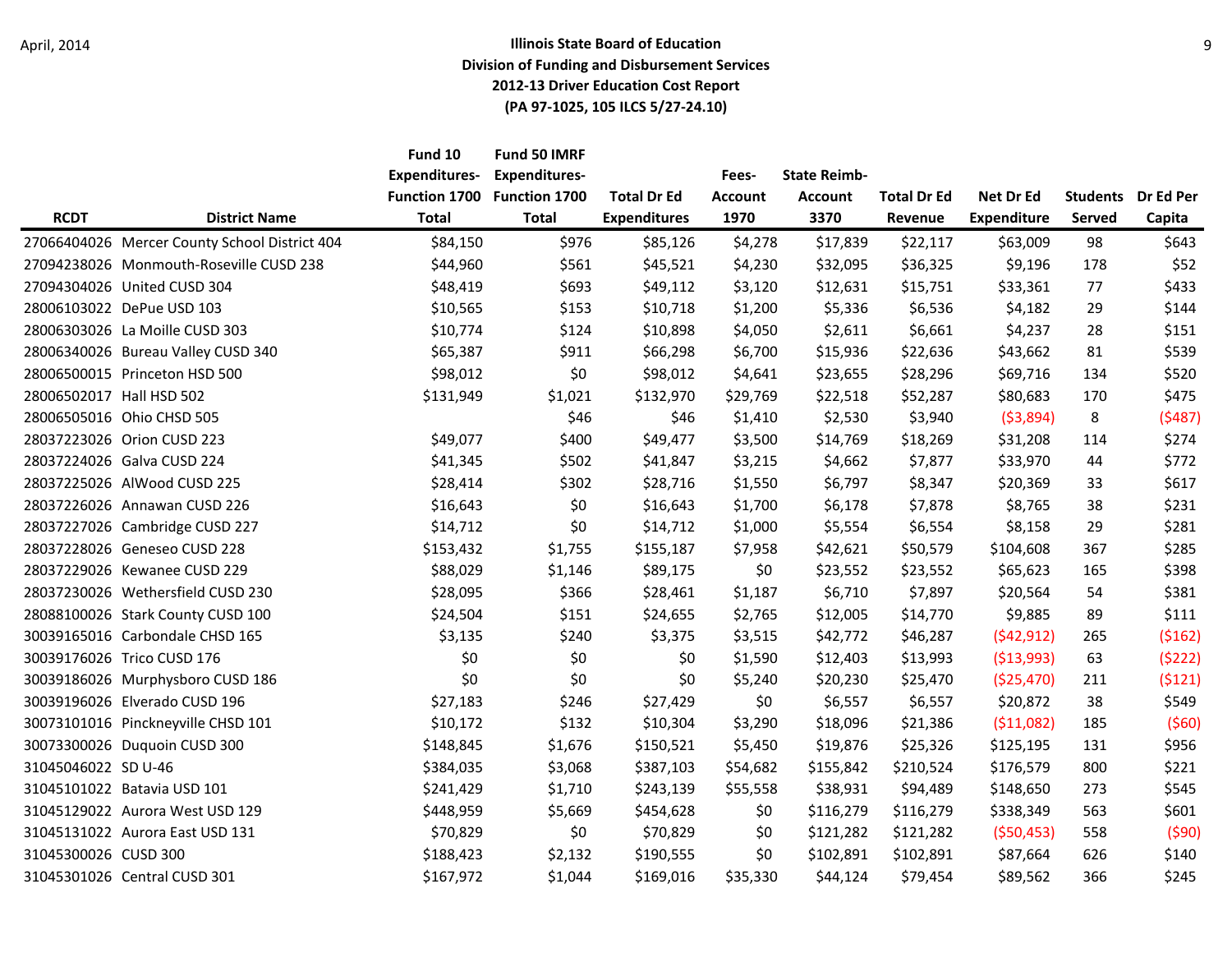|                         |                                          | Fund 10<br><b>Expenditures-</b>      | Fund 50 IMRF<br><b>Expenditures-</b> | <b>Total Dr Ed</b>  | Fees-                  | <b>State Reimb-</b>    | <b>Total Dr Ed</b> |                                 | <b>Students</b> | Dr Ed Per |
|-------------------------|------------------------------------------|--------------------------------------|--------------------------------------|---------------------|------------------------|------------------------|--------------------|---------------------------------|-----------------|-----------|
| <b>RCDT</b>             | <b>District Name</b>                     | <b>Function 1700</b><br><b>Total</b> | <b>Function 1700</b><br><b>Total</b> | <b>Expenditures</b> | <b>Account</b><br>1970 | <b>Account</b><br>3370 | Revenue            | Net Dr Ed<br><b>Expenditure</b> | Served          | Capita    |
|                         | 31045302026 Kaneland CUSD 302            | \$151,500                            | \$1,691                              | \$153,191           | \$56,101               | \$44,056               | \$100,157          | \$53,034                        | 320             | \$166     |
|                         | 31045303026 St Charles CUSD 303          | \$307,405                            | \$2,948                              | \$310,353           | \$0                    | \$136,903              | \$136,903          | \$173,450                       | 826             | \$210     |
|                         | 31045304026 Geneva CUSD 304              | \$0                                  | \$0                                  | \$0                 | \$0                    | \$12,453               | \$12,453           | ( \$12,453)                     | 57              | (5218)    |
|                         | 32038003026 Donovan CUSD 3               | \$26,213                             | \$276                                | \$26,489            | \$1,664                | \$6,977                | \$8,641            | \$17,848                        | 37              | \$482     |
|                         | 32038004026 Central CUSD 4               | \$38,532                             | \$367                                | \$38,899            | \$3,370                | \$16,019               | \$19,389           | \$19,510                        | 161             | \$121     |
|                         | 32038006026 Cissna Park CUSD 6           | \$4,086                              | \$0                                  | \$4,086             | \$0                    | \$5,883                | \$5,883            | (51, 797)                       | 34              | (553)     |
|                         | 32038009026 Iroquois County CUSD 9       | \$76,000                             | \$887                                | \$76,887            | \$3,535                | \$20,590               | \$24,125           | \$52,762                        | 80              | \$660     |
|                         | 32038010026 Iroquois West CUSD 10        | \$75,852                             | \$863                                | \$76,715            | \$11,107               | \$10,490               | \$21,597           | \$55,118                        | 116             | \$475     |
|                         | 32038233017 Milford Twp HSD 233          | \$18,488                             | \$135                                | \$18,623            | \$0                    | \$7,536                | \$7,536            | \$11,087                        | 67              | \$165     |
|                         | 32046001026 Momence CUSD 1               | \$29,351                             | \$2,245                              | \$31,596            | \$8,815                | \$18,291               | \$27,106           | \$4,490                         | 87              | \$52      |
|                         | 32046002026 Herscher CUSD 2              | \$0                                  | \$0                                  | \$0                 | \$16,028               | \$25,838               | \$41,866           | (541,866)                       | 233             | ( \$180)  |
|                         | 32046005026 Manteno CUSD 5               | \$78,084                             | \$900                                | \$78,984            | \$22,208               | \$24,786               | \$46,994           | \$31,990                        | 142             | \$225     |
|                         | 32046006026 Grant Park CUSD 6            | \$31,850                             | \$430                                | \$32,280            | \$8,800                | \$7,830                | \$16,630           | \$15,650                        | 62              | \$252     |
|                         | 32046111025 Kankakee SD 111              | \$215,765                            | \$1,933                              | \$217,698           | \$7,493                | \$50,730               | \$58,223           | \$159,475                       | 303             | \$526     |
|                         | 32046302016 St Anne CHSD 302             | \$53,531                             | \$477                                | \$54,008            | \$5,413                | \$8,227                | \$13,640           | \$40,368                        | 57              | \$708     |
|                         | 32046307016 Bradley Bourbonnais CHSD 307 | \$125,935                            | \$0                                  | \$125,935           | \$67,601               | \$85,379               | \$152,980          | (\$27,045)                      | 491             | (555)     |
|                         | 33048202026 Knoxville CUSD 202           | \$51,270                             | \$0                                  | \$51,270            | \$3,370                | \$15,341               | \$18,711           | \$32,559                        | 71              | \$459     |
|                         | 33048205026 Galesburg CUSD 205           | \$6,267                              | \$0                                  | \$6,267             | \$13,250               | \$48,989               | \$62,239           | (555, 972)                      | 329             | (\$170)   |
|                         | 33048208026 ROWVACUSD 208                | \$51,086                             | \$642                                | \$51,728            | \$1,560                | \$10,741               | \$12,301           | \$39,427                        | 82              | \$481     |
|                         | 33048210026 Williamsfield CUSD 210       | \$24,402                             | \$288                                | \$24,690            | \$0                    | \$4,517                | \$4,517            | \$20,173                        | 23              | \$877     |
|                         | 33048217026 Abingdon CUSD 217            | \$22,814                             | \$263                                | \$23,077            | \$3,372                | \$11,875               | \$15,247           | \$7,830                         | 57              | \$137     |
|                         | 34049060026 Waukegan CUSD 60             | \$314,669                            | \$3,864                              | \$318,533           | \$0                    | \$63,977               | \$63,977           | \$254,556                       | 316             | \$806     |
|                         | 34049095026 Lake Zurich CUSD 95          | \$335,069                            | \$4,053                              | \$339,122           | \$55,747               | \$39,726               | \$95,473           | \$243,649                       | 243             | \$1,003   |
| 34049113017 Twp HSD 113 |                                          | \$208,908                            | \$0                                  | \$208,908           | \$0                    | \$40,500               | \$40,500           | \$168,408                       | 298             | \$565     |
|                         | 34049115016 Lake Forest CHSD 115         | \$0                                  | \$0                                  | \$0                 | \$0                    | \$29,776               | \$29,776           | (529, 776)                      | 160             | (5186)    |
|                         | 34049116026 Round Lake CUSD 116          | \$155,484                            | \$702                                | \$156,186           | \$25,975               | \$42,751               | \$68,726           | \$87,460                        | 494             | \$177     |
| 34049117016 CHSD 117    |                                          | \$417,419                            | \$5,253                              | \$422,672           | \$74,501               | \$64,395               | \$138,896          | \$283,776                       | 326             | \$870     |
|                         | 34049118026 Wauconda CUSD 118            | \$0                                  | \$0                                  | \$0                 | \$0                    | \$11,727               | \$11,727           | (511, 727)                      | 150             | (578)     |
|                         | 34049120013 Mundelein Cons HSD 120       | \$0                                  | \$0                                  | \$0                 | \$0                    | \$46,245               | \$46,245           | (546, 245)                      | 316             | ( \$146)  |
|                         | 34049121017 Warren Twp HSD 121           | \$78,734                             | \$971                                | \$79,705            | \$8,816                | \$34,153               | \$42,969           | \$36,736                        | 149             | \$247     |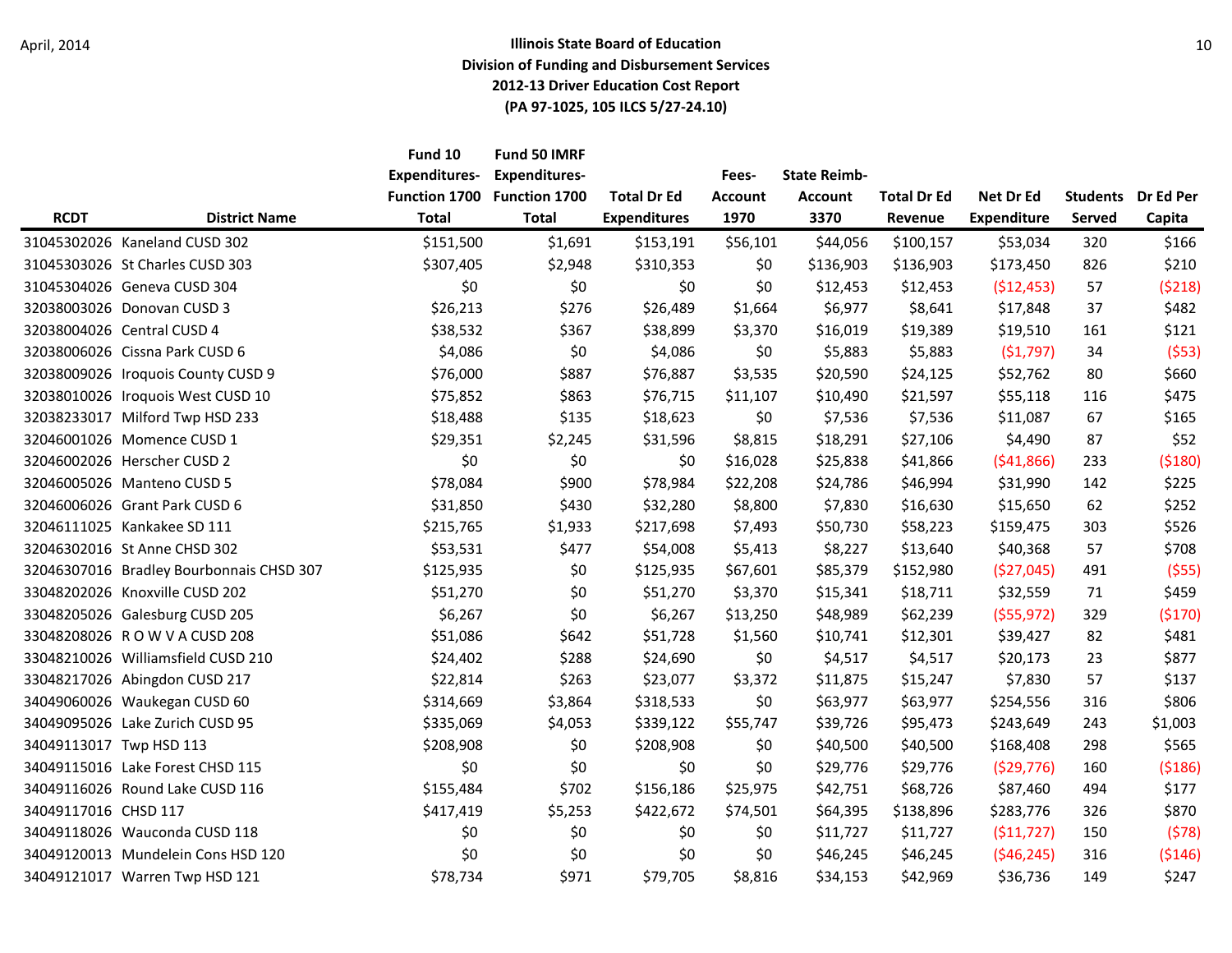|                      |                                        | Fund 10<br><b>Expenditures-</b><br><b>Function 1700</b> | Fund 50 IMRF<br><b>Expenditures-</b><br><b>Function 1700</b> | <b>Total Dr Ed</b>  | Fees-<br><b>Account</b> | <b>State Reimb-</b><br><b>Account</b> | <b>Total Dr Ed</b> | Net Dr Ed          | <b>Students</b> | Dr Ed Per |
|----------------------|----------------------------------------|---------------------------------------------------------|--------------------------------------------------------------|---------------------|-------------------------|---------------------------------------|--------------------|--------------------|-----------------|-----------|
| <b>RCDT</b>          | <b>District Name</b>                   | <b>Total</b>                                            | <b>Total</b>                                                 | <b>Expenditures</b> | 1970                    | 3370                                  | Revenue            | <b>Expenditure</b> | Served          | Capita    |
|                      | 34049124016 Grant CHSD 124             | \$163,166                                               | \$1,960                                                      | \$165,126           | \$0                     | \$49,967                              | \$49,967           | \$115,159          | 378             | \$305     |
|                      | 34049125013 Adlai E Stevenson HSD 125  | \$284,631                                               | \$3,618                                                      | \$288,249           | \$58,850                | \$66,740                              | \$125,590          | \$162,659          | 353             | \$461     |
|                      | 34049126017 Zion-Benton Twp HSD 126    | \$576,911                                               | \$5,964                                                      | \$582,875           | \$64,099                | \$85,950                              | \$150,049          | \$432,826          | 568             | \$762     |
|                      | 34049127016 Grayslake CHSD 127         | \$0                                                     | \$0                                                          | \$0                 | \$48,343                | \$40,370                              | \$88,713           | (588, 713)         | 298             | (5298)    |
| 34049128016 CHSD 128 |                                        | \$0                                                     | \$0                                                          | \$0                 | \$0                     | \$92,631                              | \$92,631           | (592, 631)         | 514             | (5180)    |
|                      | 34049187026 North Chicago SD 187       | \$81,452                                                | \$9,060                                                      | \$90,512            | \$3,150                 | \$13,579                              | \$16,729           | \$73,783           | 125             | \$590     |
|                      | 34049220026 Barrington CUSD 220        | \$0                                                     | \$0                                                          | \$0                 | \$1,300                 | \$28,076                              | \$29,376           | (529, 376)         | 142             | (5207)    |
|                      | 35050001026 Leland CUSD 1              | \$0                                                     | \$0                                                          | \$0                 | \$50                    | \$4,469                               | \$4,519            | (54, 519)          | 17              | (5266)    |
|                      | 35050002026 Serena CUSD 2              | \$92,545                                                | \$1,102                                                      | \$93,647            | \$5,000                 | \$12,502                              | \$17,502           | \$76,145           | 59              | \$1,291   |
|                      | 35050009026 Earlville CUSD 9           | \$10,580                                                | \$100                                                        | \$10,680            | \$4,344                 | \$5,426                               | \$9,770            | \$910              | 25              | \$36      |
|                      | 35050040017 Streator Twp HSD 40        | \$157,745                                               | \$1,651                                                      | \$159,396           | \$0                     | \$41,508                              | \$41,508           | \$117,888          | 133             | \$886     |
|                      | 35050120017 La Salle-Peru Twp HSD 120  | \$418,454                                               | \$4,314                                                      | \$422,768           | \$45,540                | \$52,363                              | \$97,903           | \$324,865          | 339             | \$958     |
|                      | 35050140017 Ottawa Twp HSD 140         | \$196,988                                               | \$2,051                                                      | \$199,039           | \$23,100                | \$58,136                              | \$81,236           | \$117,803          | 250             | \$471     |
|                      | 35050160017 Seneca Twp HSD 160         | \$60,696                                                | \$631                                                        | \$61,327            | \$7,930                 | \$20,972                              | \$28,902           | \$32,425           | 121             | \$268     |
|                      | 35050280017 Mendota Twp HSD 280        | \$87,197                                                | \$1,238                                                      | \$88,435            | \$6,800                 | \$12,798                              | \$19,598           | \$68,837           | 132             | \$521     |
|                      | 38054021026 Hartsburg Emden CUSD 21    | \$9,882                                                 | \$78                                                         | \$9,960             | \$625                   | \$3,162                               | \$3,787            | \$6,173            | 30              | \$206     |
|                      | 38054023026 Mt Pulaski CUSD 23         | \$42,256                                                | \$487                                                        | \$42,743            | \$3,127                 | \$8,402                               | \$11,529           | \$31,214           | 55              | \$568     |
|                      | 38054404016 Lincoln CHSD 404           | \$164,663                                               | \$2,058                                                      | \$166,721           | \$16,435                | \$35,513                              | \$51,948           | \$114,773          | 237             | \$484     |
|                      | 38060126026 Havana CUSD 126            | \$38,724                                                | \$527                                                        | \$39,251            | \$3,400                 | \$10,711                              | \$14,111           | \$25,140           | 128             | \$196     |
|                      | 38060189026 Illini Central CUSD 189    | \$51,900                                                | \$566                                                        | \$52,466            | \$3,300                 | \$10,869                              | \$14,169           | \$38,297           | 93              | \$412     |
|                      | 38060191026 Midwest Central CUSD 191   | \$24,980                                                | \$21                                                         | \$25,001            | \$1,750                 | \$13,516                              | \$15,266           | \$9,735            | 125             | \$78      |
|                      | 38065200026 Greenview CUSD 200         | \$0                                                     | \$0                                                          | \$0                 | \$840                   | \$3,121                               | \$3,961            | ( \$3,961)         | 25              | (5158)    |
|                      | 38065202026 Porta CUSD 202             | \$64,994                                                | \$733                                                        | \$65,727            | \$9,675                 | \$17,888                              | \$27,563           | \$38,164           | 116             | \$329     |
|                      | 38065213026 Athens CUSD 213            | \$25                                                    | \$0                                                          | \$25                | \$4,850                 | \$14,887                              | \$19,737           | (519, 712)         | 144             | ( \$137)  |
|                      | 39055001026 Argenta-Oreana CUSD 1      | \$0                                                     | \$0                                                          | \$0                 | \$3,357                 | \$15,602                              | \$18,959           | ( \$18,959)        | 98              | (5193)    |
|                      | 39055002026 Maroa Forsyth CUSD 2       | \$85,436                                                | \$947                                                        | \$86,383            | \$8,100                 | \$11,302                              | \$19,402           | \$66,981           | 91              | \$736     |
|                      | 39055003026 Mt Zion CUSD 3             | \$117,253                                               | \$1,346                                                      | \$118,599           | \$6,252                 | \$35,483                              | \$41,735           | \$76,864           | 276             | \$278     |
|                      | 39055009026 Sangamon Valley CUSD 9     | \$34,527                                                | \$447                                                        | \$34,974            | \$1,350                 | \$9,896                               | \$11,246           | \$23,728           | 96              | \$247     |
|                      | 39055011026 Warrensburg-Latham CUSD 11 | \$67,193                                                | \$785                                                        | \$67,978            | \$14,050                | \$15,148                              | \$29,198           | \$38,780           | 132             | \$294     |
|                      | 39055015026 Meridian CUSD 15           | \$47,291                                                | \$459                                                        | \$47,750            | \$10,790                | \$12,267                              | \$23,057           | \$24,693           | 175             | \$141     |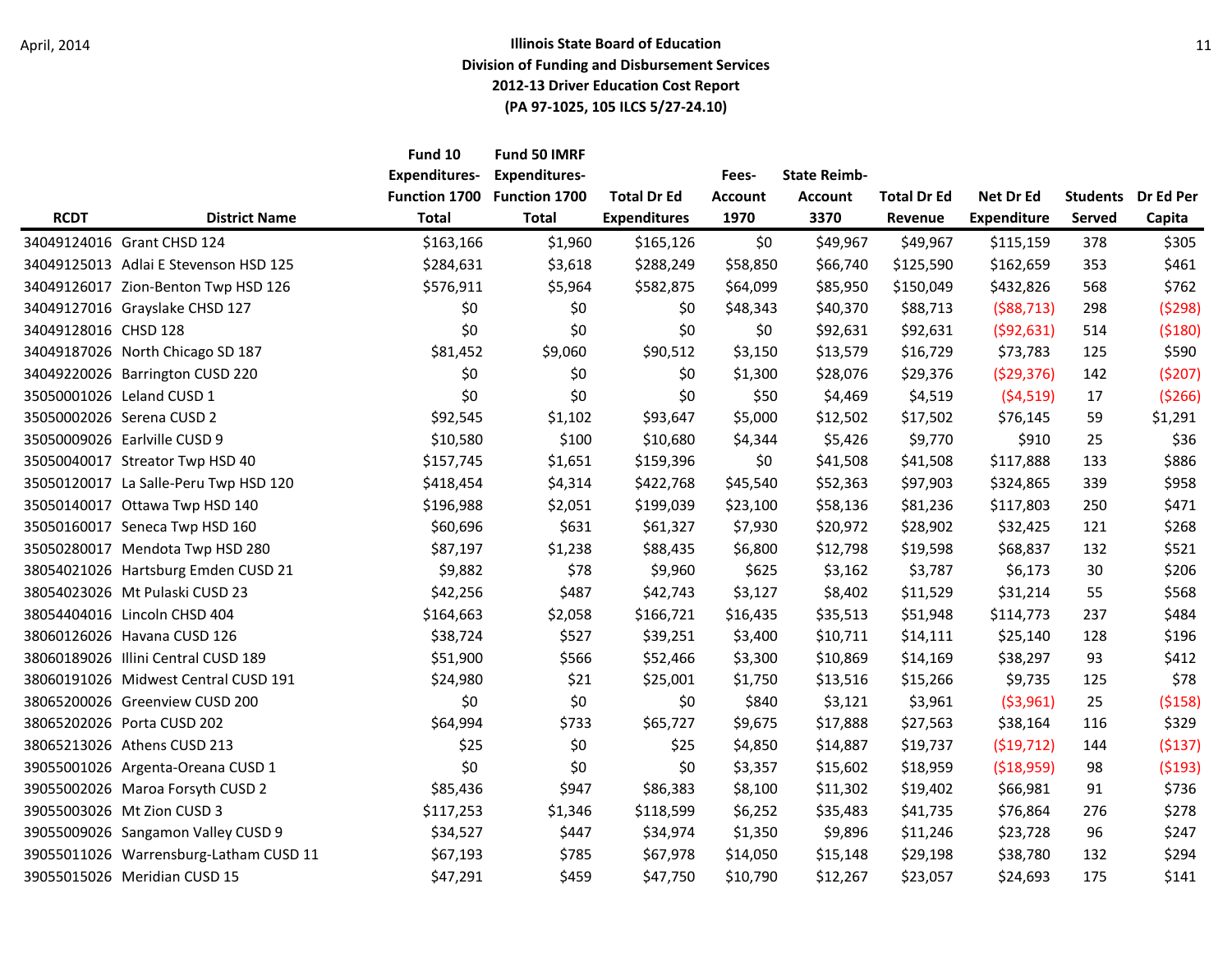|                          |                                           | Fund 10<br><b>Expenditures-</b><br>Function 1700 | Fund 50 IMRF<br><b>Expenditures-</b><br><b>Function 1700</b> | <b>Total Dr Ed</b>  | Fees-<br><b>Account</b> | <b>State Reimb-</b><br><b>Account</b> | <b>Total Dr Ed</b> | Net Dr Ed          | <b>Students</b> | Dr Ed Per |
|--------------------------|-------------------------------------------|--------------------------------------------------|--------------------------------------------------------------|---------------------|-------------------------|---------------------------------------|--------------------|--------------------|-----------------|-----------|
| <b>RCDT</b>              | <b>District Name</b>                      | <b>Total</b>                                     | <b>Total</b>                                                 | <b>Expenditures</b> | 1970                    | 3370                                  | Revenue            | <b>Expenditure</b> | Served          | Capita    |
|                          | 39055061025 Decatur SD 61                 | \$105,158                                        | \$1,147                                                      | \$106,305           | \$28,525                | \$85,041                              | \$113,566          | (57, 261)          | 898             | (58)      |
|                          | 39074005026 Bement CUSD 5                 | \$0                                              | \$0                                                          | \$0                 | \$0                     | \$5,418                               | \$5,418            | (55, 418)          | 29              | (5187)    |
|                          | 39074025026 Monticello CUSD 25            | \$50,589                                         | \$470                                                        | \$51,059            | \$13,142                | \$24,000                              | \$37,142           | \$13,917           | 219             | \$64      |
|                          | 39074039026 Atwood Hammond CUSD 39        | \$3,019                                          | \$32                                                         | \$3,051             | \$850                   | \$6,948                               | \$7,798            | (54, 747)          | 53              | (590)     |
|                          | 39074057026 Deland-Weldon CUSD 57         | \$11,046                                         | \$0                                                          | \$11,046            | \$2,213                 | \$2,530                               | \$4,743            | \$6,303            | 19              | \$332     |
|                          | 39074100026 Cerro Gordo CUSD 100          | \$17,377                                         | \$180                                                        | \$17,557            | \$3,248                 | \$8,124                               | \$11,372           | \$6,185            | 53              | \$117     |
|                          | 40007040026 Calhoun CUSD 40               | \$22,462                                         | \$202                                                        | \$22,664            | \$5,338                 | \$10,002                              | \$15,340           | \$7,324            | 31              | \$236     |
|                          | 40007042026 Brussels CUSD 42              | \$2,888                                          | \$38                                                         | \$2,926             | \$0                     | \$1,710                               | \$1,710            | \$1,216            | 7               | \$174     |
|                          | 40031001026 Carrollton CUSD 1             | \$21,882                                         | \$244                                                        | \$22,126            | \$8,063                 | \$11,789                              | \$19,852           | \$2,274            | 48              | \$47      |
|                          | 40031003026 North Greene CUSD 3           | \$59,366                                         | \$558                                                        | \$59,924            | \$3,768                 | \$11,859                              | \$15,627           | \$44,297           | 121             | \$366     |
|                          | 40031010026 Greenfield CUSD 10            | \$24,713                                         | \$284                                                        | \$24,997            | \$1,600                 | \$7,004                               | \$8,604            | \$16,393           | 51              | \$321     |
|                          | 40042100026 Jersey CUSD 100               | \$46,818                                         | \$483                                                        | \$47,301            | \$7,320                 | \$44,236                              | \$51,556           | (54, 255)          | 361             | (512)     |
|                          | 40056001026 Carlinville CUSD 1            | \$103,893                                        | \$1,265                                                      | \$105,158           | \$3,850                 | \$19,100                              | \$22,950           | \$82,208           | 105             | \$783     |
|                          | 40056002026 Northwestern CUSD 2           | \$30,370                                         | \$283                                                        | \$30,653            | \$0                     | \$4,060                               | \$4,060            | \$26,593           | 30              | \$886     |
|                          | 40056005026 Mount Olive CUSD 5            | \$0                                              | \$0                                                          | \$0                 | \$6,000                 | \$8,416                               | \$14,416           | ( \$14, 416)       | 45              | ( \$320)  |
|                          | 40056006026 Staunton CUSD 6               | \$0                                              | \$0                                                          | \$0                 | \$0                     | \$20,069                              | \$20,069           | (520,069)          | 138             | (5145)    |
|                          | 40056007026 Gillespie CUSD 7              | \$19,101                                         | \$231                                                        | \$19,332            | \$3,600                 | \$18,906                              | \$22,506           | ( \$3,174)         | 83              | (538)     |
|                          | 40056008026 Bunker Hill CUSD 8            | \$0                                              | \$0                                                          | \$0                 | \$1,676                 | \$15,084                              | \$16,760           | (\$16,760)         | 39              | (5430)    |
|                          | 40056009026 Southwestern CUSD 9           | \$103,590                                        | \$1,298                                                      | \$104,888           | \$11,043                | \$23,184                              | \$34,227           | \$70,661           | 209             | \$338     |
|                          | 40056034026 North Mac CUSD 34             | \$0                                              | \$0                                                          | \$0                 | \$0                     | \$18,556                              | \$18,556           | (\$18,556)         | 153             | (5121)    |
|                          | 41057001026 Roxana CUSD 1                 | \$56,595                                         | \$641                                                        | \$57,236            | \$3,700                 | \$27,601                              | \$31,301           | \$25,935           | 243             | \$107     |
| 41057002026 Triad CUSD 2 |                                           | \$122,930                                        | \$1,386                                                      | \$124,316           | \$42,870                | \$59,638                              | \$102,508          | \$21,808           | 425             | \$51      |
|                          | 41057005026 Highland CUSD 5               | \$70,192                                         | \$767                                                        | \$70,959            | \$33,600                | \$44,084                              | \$77,684           | (56, 725)          | 387             | (517)     |
|                          | 41057007026 Edwardsville CUSD 7           | \$234,002                                        | \$744                                                        | \$234,746           | \$69,154                | \$88,457                              | \$157,611          | \$77,135           | 915             | \$84      |
|                          | 41057008026 Bethalto CUSD 8               | \$22,468                                         | \$299                                                        | \$22,767            | \$20,216                | \$21,875                              | \$42,091           | ( \$19, 324)       | 130             | ( \$149)  |
|                          | 41057009026 Granite City CUSD 9           | \$296,560                                        | \$2,356                                                      | \$298,916           | \$0                     | \$62,376                              | \$62,376           | \$236,540          | 607             | \$390     |
|                          | 41057010026 Collinsville CUSD 10          | \$219,117                                        | \$3,945                                                      | \$223,062           | \$16,850                | \$96,148                              | \$112,998          | \$110,064          | 907             | \$121     |
|                          | 41057011026 Alton CUSD 11                 | \$126,929                                        | \$1,647                                                      | \$128,576           | \$47,542                | \$71,489                              | \$119,031          | \$9,545            | 547             | \$17      |
|                          | 41057012026 Madison CUSD 12               | \$981                                            | \$0                                                          | \$981               | \$975                   | \$5,200                               | \$6,175            | (55, 194)          | 41              | (5127)    |
|                          | 41057014016 East Alton-Wood River CHSD 14 | \$43,932                                         | \$779                                                        | \$44,711            | \$4,000                 | \$21,030                              | \$25,030           | \$19,681           | 166             | \$119     |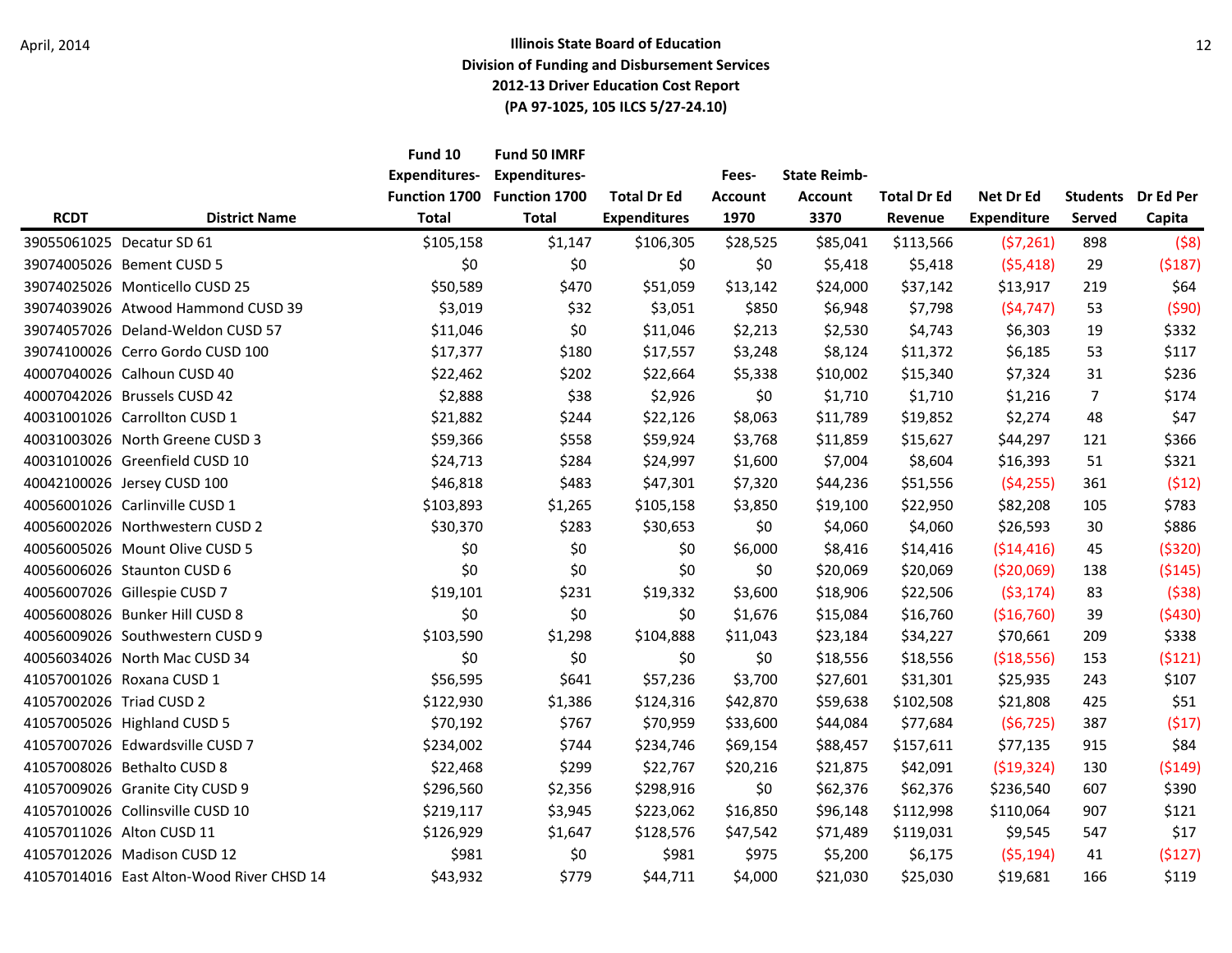|                         |                                       | Fund 10<br><b>Expenditures-</b><br>Function 1700 | Fund 50 IMRF<br><b>Expenditures-</b><br><b>Function 1700</b> | <b>Total Dr Ed</b>  | Fees-<br><b>Account</b><br>1970 | <b>State Reimb-</b><br><b>Account</b> | <b>Total Dr Ed</b> | Net Dr Ed<br><b>Expenditure</b> | <b>Students</b><br>Served | Dr Ed Per<br>Capita |
|-------------------------|---------------------------------------|--------------------------------------------------|--------------------------------------------------------------|---------------------|---------------------------------|---------------------------------------|--------------------|---------------------------------|---------------------------|---------------------|
| <b>RCDT</b>             | <b>District Name</b>                  | <b>Total</b>                                     | <b>Total</b>                                                 | <b>Expenditures</b> |                                 | 3370                                  | Revenue            |                                 |                           |                     |
|                         | 43059005026 Henry-Senachwine CUSD 5   | \$55,860                                         | \$649                                                        | \$56,509            | \$0                             | \$8,187                               | \$8,187            | \$48,322                        | 46                        | \$1,050             |
|                         | 43059007026 Midland CUSD 7            | \$8,713                                          | \$390                                                        | \$9,103             | \$0                             | \$9,792                               | \$9,792            | (5689)                          | 76                        | (59)                |
|                         | 43078535026 Putnam County CUSD 535    | \$47,255                                         | \$340                                                        | \$47,595            | \$2,100                         | \$11,492                              | \$13,592           | \$34,003                        | 89                        | \$382               |
|                         | 43102006026 Fieldcrest CUSD 6         | \$586                                            | \$0                                                          | \$586               | \$2,609                         | \$16,146                              | \$18,755           | ( \$18, 169)                    | 123                       | (5148)              |
|                         | 43102011026 El Paso-Gridley CUSD 11   | \$91,612                                         | \$1,023                                                      | \$92,635            | \$15,580                        | \$18,577                              | \$34,157           | \$58,478                        | 95                        | \$616               |
|                         | 43102021026 Lowpoint-Washburn CUSD 21 | \$0                                              | \$0                                                          | \$0                 | \$0                             | \$3,097                               | \$3,097            | ( \$3,097)                      | 35                        | (588)               |
|                         | 43102060026 Roanoke Benson CUSD 60    | \$35,998                                         | \$437                                                        | \$36,435            | \$0                             | \$7,452                               | \$7,452            | \$28,983                        | 90                        | \$322               |
|                         | 43102122017 County of Woodford School | \$66,858                                         | \$0                                                          | \$66,858            | \$0                             | \$45,624                              | \$45,624           | \$21,234                        | 356                       | \$60                |
|                         | 43102140026 Eureka CUD 140            | \$42,223                                         | \$482                                                        | \$42,705            | \$15,238                        | \$21,180                              | \$36,418           | \$6,287                         | 178                       | \$35                |
|                         | 44063012026 Johnsburg CUSD 12         | \$95,907                                         | \$1,054                                                      | \$96,961            | \$12,623                        | \$33,499                              | \$46,122           | \$50,839                        | 206                       | \$247               |
|                         | 44063019024 Alden Hebron SD 19        | \$16,500                                         | \$189                                                        | \$16,689            | \$4,838                         | \$4,113                               | \$8,951            | \$7,738                         | 35                        | \$221               |
|                         | 44063050026 Harvard CUSD 50           | \$89,040                                         | \$1,035                                                      | \$90,075            | \$12,829                        | \$30,604                              | \$43,433           | \$46,642                        | 265                       | \$176               |
|                         | 44063154016 Marengo CHSD 154          | \$97,341                                         | \$721                                                        | \$98,062            | \$5,775                         | \$41,214                              | \$46,989           | \$51,073                        | 296                       | \$173               |
| 44063155016 CHSD 155    |                                       | \$404,662                                        | \$3,768                                                      | \$408,430           | \$92,005                        | \$195,721                             | \$287,726          | \$120,704                       | 555                       | \$217               |
|                         | 44063156016 McHenry CHSD 156          | \$335,245                                        | \$4,169                                                      | \$339,414           | \$7,637                         | \$77,099                              | \$84,736           | \$254,678                       | 318                       | \$801               |
|                         | 44063157016 Richmond-Burton CHSD 157  | \$105,793                                        | \$1,301                                                      | \$107,094           | \$16,044                        | \$26,284                              | \$42,328           | \$64,766                        | 187                       | \$346               |
| 44063158022 Cons SD 158 |                                       | \$112,546                                        | \$1,437                                                      | \$113,983           | \$38,640                        | \$53,183                              | \$91,823           | \$22,160                        | 471                       | \$47                |
|                         | 44063200026 Woodstock CUSD 200        | \$267,057                                        | \$3,410                                                      | \$270,467           | \$54,143                        | \$75,079                              | \$129,222          | \$141,245                       | 526                       | \$269               |
|                         | 45067003026 Valmeyer CUSD 3           | \$25,404                                         | \$351                                                        | \$25,755            | \$2,025                         | \$4,785                               | \$6,810            | \$18,945                        | 48                        | \$395               |
|                         | 45067004026 Columbia CUSD 4           | \$39,959                                         | \$276                                                        | \$40,235            | \$0                             | \$27,816                              | \$27,816           | \$12,419                        | 221                       | \$56                |
|                         | 45067005026 Waterloo CUSD 5           | \$173,006                                        | \$1,918                                                      | \$174,924           | \$41,529                        | \$48,593                              | \$90,122           | \$84,802                        | 378                       | \$224               |
|                         | 45079001022 Coulterville USD 1        | \$7,168                                          | \$93                                                         | \$7,261             | \$730                           | \$2,600                               | \$3,330            | \$3,931                         | 13                        | \$302               |
|                         | 45079132026 Red Bud CUSD 132          | \$85,098                                         | \$735                                                        | \$85,833            | \$3,500                         | \$20,414                              | \$23,914           | \$61,919                        | 138                       | \$449               |
|                         | 45079138026 Steeleville CUSD 138      | \$2,978                                          | \$0                                                          | \$2,978             | \$1,476                         | \$5,021                               | \$6,497            | ( \$3,519)                      | 38                        | (593)               |
|                         | 45079139026 Chester CUSD 139          | \$50,238                                         | \$441                                                        | \$50,679            | \$0                             | \$10,609                              | \$10,609           | \$40,070                        | 129                       | \$311               |
|                         | 45079140026 Sparta CUSD 140           | \$0                                              | \$0                                                          | \$0                 | \$3,250                         | \$19,802                              | \$23,052           | (523,052)                       | 145                       | ( \$159)            |
|                         | 46005001026 Brown County CUSD 1       | \$31,061                                         | \$533                                                        | \$31,594            | \$5,795                         | \$10,257                              | \$16,052           | \$15,542                        | 94                        | \$165               |
|                         | 46009015026 Beardstown CUSD 15        | \$0                                              | \$0                                                          | \$0                 | \$4,250                         | \$19,783                              | \$24,033           | (524, 033)                      | 151                       | ( \$159)            |
|                         | 46009064026 Virginia CUSD 64          | \$0                                              | \$0                                                          | \$0                 | \$2,000                         | \$4,933                               | \$6,933            | (56, 933)                       | 38                        | (5182)              |
|                         | 46009262026 A-C Central CUSD 262      | \$15,642                                         | \$174                                                        | \$15,816            | \$0                             | \$4,624                               | \$4,624            | \$11,192                        | 53                        | \$211               |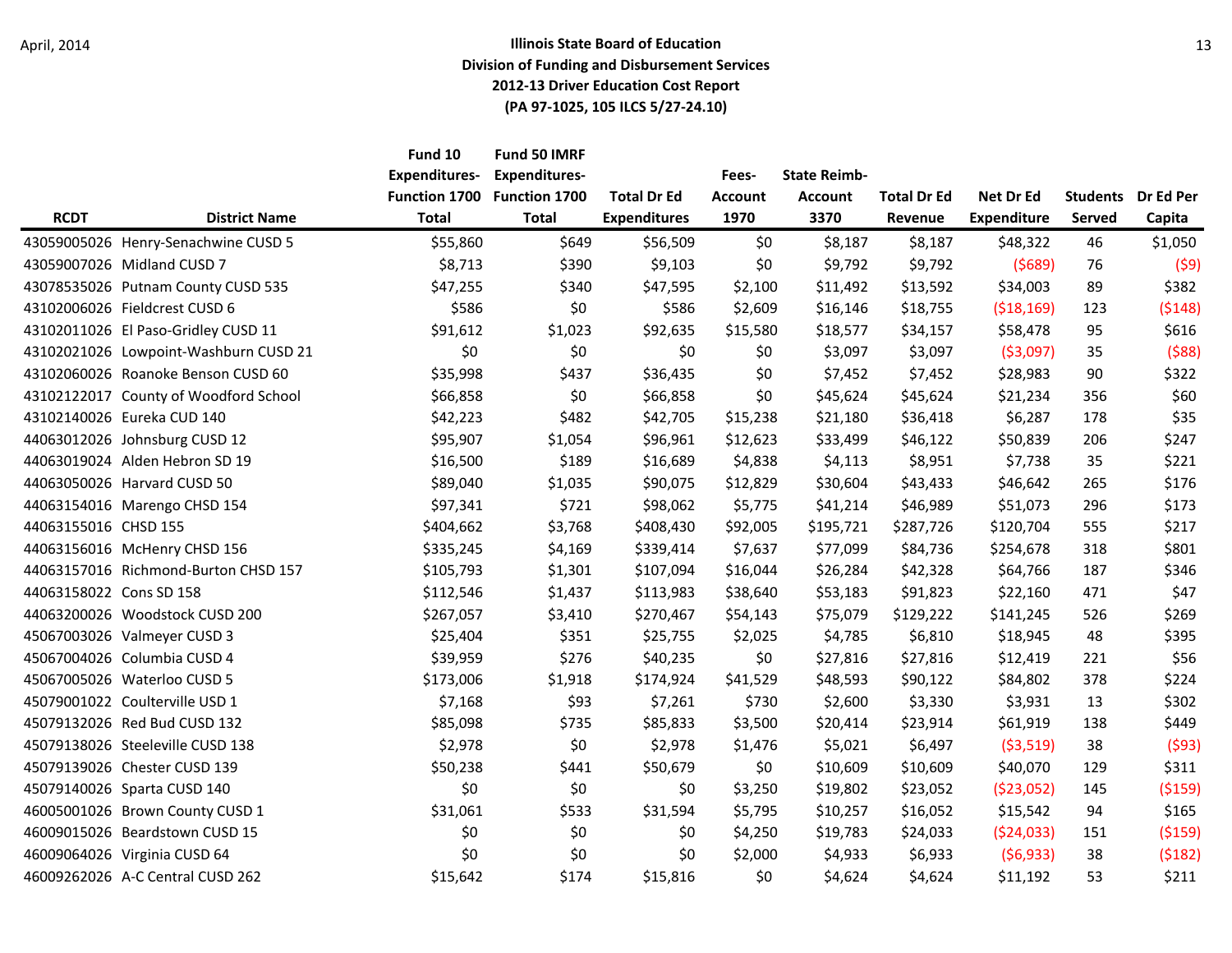| <b>RCDT</b> | <b>District Name</b>                        | Fund 10<br><b>Expenditures-</b><br>Function 1700<br><b>Total</b> | Fund 50 IMRF<br><b>Expenditures-</b><br>Function 1700<br><b>Total</b> | <b>Total Dr Ed</b><br><b>Expenditures</b> | Fees-<br><b>Account</b><br>1970 | <b>State Reimb-</b><br><b>Account</b><br>3370 | <b>Total Dr Ed</b><br>Revenue | Net Dr Ed<br><b>Expenditure</b> | <b>Students</b><br>Served | Dr Ed Per<br>Capita |
|-------------|---------------------------------------------|------------------------------------------------------------------|-----------------------------------------------------------------------|-------------------------------------------|---------------------------------|-----------------------------------------------|-------------------------------|---------------------------------|---------------------------|---------------------|
|             | 46069001026 Franklin CUSD 1                 | \$2,814                                                          | \$0                                                                   | \$2,814                                   | \$160                           | \$4,321                                       | \$4,481                       | (\$1,667)                       | 22                        | (576)               |
|             | 46069006026 Waverly CUSD 6                  | \$0                                                              | \$0                                                                   | \$0                                       | \$0                             | \$4,709                                       | \$4,709                       | (54, 709)                       | 27                        | (5174)              |
|             | 46069011026 Meredosia-Chambersburg CUSD 11  | \$11,457                                                         | \$21                                                                  | \$11,478                                  | \$625                           | \$3,253                                       | \$3,878                       | \$7,600                         | 19                        | \$400               |
|             | 46069027026 Triopia CUSD 27                 | \$4,766                                                          | \$0                                                                   | \$4,766                                   | \$2,400                         | \$6,705                                       | \$9,105                       | (54, 339)                       | 35                        | (5124)              |
|             | 46069117022 Jacksonville SD 117             | \$74,555                                                         | \$784                                                                 | \$75,339                                  | \$13,579                        | \$44,630                                      | \$58,209                      | \$17,130                        | 395                       | \$43                |
|             | 46086001026 Winchester CUSD 1               | \$48,065                                                         | \$672                                                                 | \$48,737                                  | \$3,480                         | \$9,129                                       | \$12,609                      | \$36,128                        | 74                        | \$488               |
|             | 46086002026 Scott-Morgan CUSD 2             | \$10,381                                                         | \$125                                                                 | \$10,506                                  | \$1,950                         | \$3,326                                       | \$5,276                       | \$5,230                         | 24                        | \$218               |
|             | 47052170022 Dixon USD 170                   | \$0                                                              | \$0                                                                   | \$0                                       | \$8,912                         | \$24,731                                      | \$33,643                      | ( \$33,643)                     | 263                       | (5128)              |
|             | 47052271026 Paw Paw CUSD 271                | \$0                                                              | \$0                                                                   | \$0                                       | \$1,600                         | \$4,363                                       | \$5,963                       | (55, 963)                       | 18                        | (5331)              |
|             | 47052272026 Amboy CUSD 272                  | \$0                                                              | \$0                                                                   | \$0                                       | \$0                             | \$10,459                                      | \$10,459                      | ( \$10,459)                     | 67                        | ( \$156)            |
|             | 47052275026 Ashton-Franklin Center CUSD 275 | \$0                                                              | \$0                                                                   | \$0                                       | \$8,125                         | \$8,705                                       | \$16,830                      | ( \$16, 830)                    | 48                        | ( \$351)            |
|             | 47071212017 Rochelle Twp HSD 212            | \$0                                                              | \$0                                                                   | \$0                                       | \$5,062                         | \$38,950                                      | \$44,012                      | (544, 012)                      | 298                       | (5148)              |
|             | 47071220026 Oregon CUSD 220                 | \$53,268                                                         | \$364                                                                 | \$53,632                                  | \$17,230                        | \$22,715                                      | \$39,945                      | \$13,687                        | 161                       | \$85                |
|             | 47071221026 Forrestville Valley CUSD 221    | \$0                                                              | \$0                                                                   | \$0                                       | \$12,750                        | \$8,593                                       | \$21,343                      | (521, 343)                      | 51                        | (5418)              |
|             | 47071222026 Polo CUSD 222                   | \$0                                                              | \$0                                                                   | \$0                                       | \$1,750                         | \$9,195                                       | \$10,945                      | ( \$10, 945)                    | 47                        | (5233)              |
|             | 47071223026 Meridian CUSD 223               | \$415                                                            | \$0                                                                   | \$415                                     | \$0                             | \$19,560                                      | \$19,560                      | (519, 145)                      | 157                       | (5122)              |
|             | 48072150025 Peoria SD 150                   | \$0                                                              | \$14,905                                                              | \$14,905                                  | \$0                             | \$154,642                                     | \$154,642                     | (\$139,737)                     | 1,394                     | (5100)              |
|             | 48072265026 Farmington Central CUSD 265     | \$0                                                              | \$0                                                                   | \$0                                       | \$5,500                         | \$19,088                                      | \$24,588                      | (524,588)                       | 149                       | ( \$165)            |
|             | 48072309026 Brimfield CUSD 309              | \$17,521                                                         | \$239                                                                 | \$17,760                                  | \$5,095                         | \$11,580                                      | \$16,675                      | \$1,085                         | 34                        | \$32                |
|             | 48072310016 Limestone CHSD 310              | \$160,628                                                        | \$1,870                                                               | \$162,498                                 | \$23,685                        | \$34,955                                      | \$58,640                      | \$103,858                       | 351                       | \$296               |
|             | 48072321026 Il Valley Central USD 321       | \$83,689                                                         | \$1,040                                                               | \$84,729                                  | \$10,880                        | \$35,898                                      | \$46,778                      | \$37,951                        | 215                       | \$177               |
|             | 48072322026 Elmwood CUSD 322                | \$17,295                                                         | \$245                                                                 | \$17,540                                  | \$3,925                         | \$7,095                                       | \$11,020                      | \$6,520                         | 56                        | \$116               |
|             | 48072323026 Dunlap CUSD 323                 | \$192,120                                                        | \$2,263                                                               | \$194,383                                 | \$16,500                        | \$54,216                                      | \$70,716                      | \$123,667                       | 373                       | \$332               |
|             | 48072325026 Peoria Heights CUSD 325         | \$9,720                                                          | \$0                                                                   | \$9,720                                   | \$0                             | \$8,840                                       | \$8,840                       | \$880                           | 57                        | \$15                |
|             | 48072326026 Princeville CUSD 326            | \$10,559                                                         | \$113                                                                 | \$10,672                                  | \$250                           | \$11,401                                      | \$11,651                      | (5979)                          | 45                        | (522)               |
|             | 48072327026 Illini Bluffs CUSD 327          | \$25,294                                                         | \$281                                                                 | \$25,575                                  | \$3,890                         | \$12,035                                      | \$15,925                      | \$9,650                         | 114                       | \$85                |
|             | 49081030017 United Twp HSD 30               | \$225,673                                                        | \$2,350                                                               | \$228,023                                 | \$9,734                         | \$85,627                                      | \$95,361                      | \$132,662                       | 551                       | \$241               |
|             | 49081040022 Moline USD 40                   | \$233,982                                                        | \$2,035                                                               | \$236,017                                 | \$39,728                        | \$75,901                                      | \$115,629                     | \$120,388                       | 408                       | \$295               |
|             | 49081041025 Rock Island SD 41               | \$0                                                              | \$0                                                                   | \$0                                       | \$0                             | \$86,927                                      | \$86,927                      | ( \$86, 927)                    | 476                       | (5183)              |
|             | 49081100026 Riverdale CUSD 100              | \$81,814                                                         | \$904                                                                 | \$82,718                                  | \$3,270                         | \$12,832                                      | \$16,102                      | \$66,616                        | 93                        | \$716               |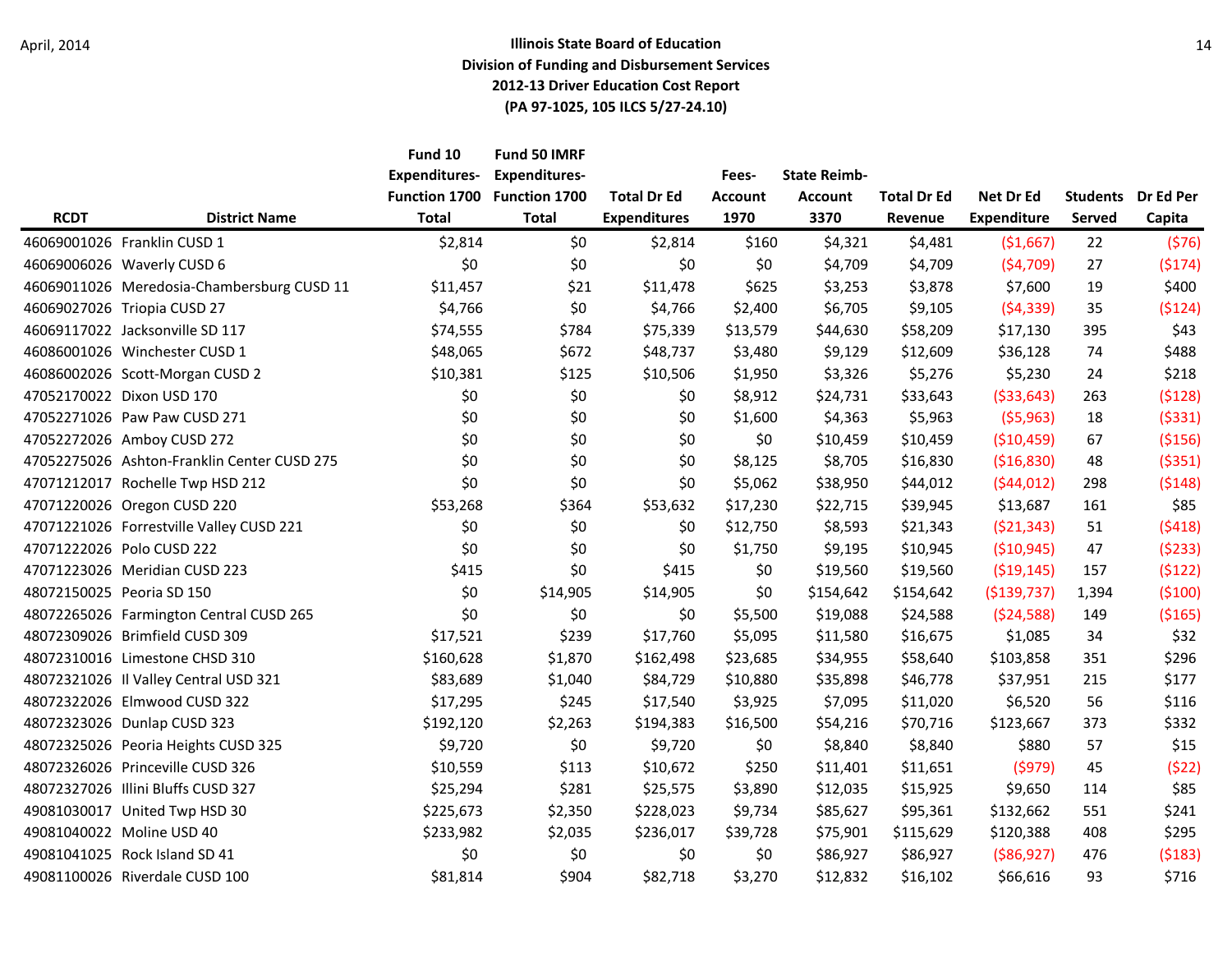|             |                                          | Fund 10<br><b>Expenditures-</b> | Fund 50 IMRF<br><b>Expenditures-</b> |                     | Fees-          | <b>State Reimb-</b> |                    |                    |                 |           |
|-------------|------------------------------------------|---------------------------------|--------------------------------------|---------------------|----------------|---------------------|--------------------|--------------------|-----------------|-----------|
|             |                                          | Function 1700                   | Function 1700                        | <b>Total Dr Ed</b>  | <b>Account</b> | <b>Account</b>      | <b>Total Dr Ed</b> | Net Dr Ed          | <b>Students</b> | Dr Ed Per |
| <b>RCDT</b> | <b>District Name</b>                     | <b>Total</b>                    | <b>Total</b>                         | <b>Expenditures</b> | 1970           | 3370                | Revenue            | <b>Expenditure</b> | Served          | Capita    |
|             | 49081200026 Sherrard CUSD 200            | \$76,310                        | \$412                                | \$76,722            | \$9,266        | \$20,448            | \$29,714           | \$47,008           | 127             | \$370     |
|             | 49081300026 Rockridge CUSD 300           | \$83,023                        | \$1,024                              | \$84,047            | \$12,325       | \$16,906            | \$29,231           | \$54,816           | 97              | \$565     |
|             | 50082009026 Lebanon CUSD 9               | \$9,296                         | \$110                                | \$9,406             | \$0            | \$8,128             | \$8,128            | \$1,278            | 44              | \$29      |
|             | 50082019026 Mascoutah CUD 19             | \$180,294                       | \$2,471                              | \$182,765           | \$0            | \$52,781            | \$52,781           | \$129,984          | 218             | \$596     |
|             | 50082040026 Marissa CUSD 40              | \$46,475                        | \$521                                | \$46,996            | \$2,559        | \$7,003             | \$9,562            | \$37,434           | 40              | \$936     |
|             | 50082060026 New Athens CUSD 60           | \$16,988                        | \$251                                | \$17,239            | \$0            | \$7,178             | \$7,178            | \$10,061           | 65              | \$155     |
|             | 50082077016 Freeburg CHSD 77             | \$109,800                       | \$1,469                              | \$111,269           | \$20,885       | \$27,175            | \$48,060           | \$63,209           | 190             | \$333     |
|             | 50082187026 Cahokia CUSD 187             | \$0                             | \$0\$                                | \$0                 | \$4,700        | \$38,688            | \$43,388           | (543, 388)         | 129             | ( \$336)  |
|             | 50082188022 Brooklyn UD 188              | \$1,932                         | \$0                                  | \$1,932             | \$0\$          | \$1,516             | \$1,516            | \$416              | 10              | \$42      |
|             | 50082189022 East St Louis SD 189         | \$0                             | \$0                                  | \$0                 | \$0            | \$13,219            | \$13,219           | ( \$13, 219)       | 176             | (575)     |
|             | 50082196026 Dupo CUSD 196                | \$59,267                        | \$743                                | \$60,010            | \$5,423        | \$15,820            | \$21,243           | \$38,767           | 91              | \$426     |
|             | 50082201017 Belleville Twp HSD 201       | \$653,144                       | \$5,670                              | \$658,814           | \$0            | \$150,246           | \$150,246          | \$508,568          | 794             | \$641     |
|             | 50082203017 O Fallon Twp HSD 203         | \$111,189                       | \$1,265                              | \$112,454           | \$121,830      | \$125,582           | \$247,412          | ( \$134, 958)      | 738             | (5183)    |
|             | 51084001026 Tri City CUSD 1              | \$0                             | \$0                                  | \$0                 | \$900          | \$8,609             | \$9,509            | (59,509)           | 48              | (5198)    |
|             | 51084003A26 Rochester CUSD 3A            | \$0                             | \$0                                  | \$0                 | \$0            | \$28,497            | \$28,497           | (528, 497)         | 244             | (5117)    |
|             | 51084005026 Ball Chatham CUSD 5          | \$175,410                       | \$2,014                              | \$177,424           | \$51,901       | \$58,583            | \$110,484          | \$66,940           | 576             | \$116     |
|             | 51084008026 Pleasant Plains CUSD 8       | \$18,691                        | \$61                                 | \$18,752            | \$4,301        | \$23,821            | \$28,122           | (59,370)           | 216             | (543)     |
|             | 51084010026 Auburn CUSD 10               | \$116,183                       | \$1,531                              | \$117,714           | \$5,982        | \$13,481            | \$19,463           | \$98,251           | 122             | \$805     |
|             | 51084011026 Pawnee CUSD 11               | \$0                             | \$0                                  | \$0                 | \$2,501        | \$8,334             | \$10,835           | (510, 835)         | 74              | (5146)    |
|             | 51084014026 Riverton CUSD 14             | \$0                             | \$0                                  | \$0                 | \$0            | \$18,574            | \$18,574           | (\$18,574)         | 132             | (5141)    |
|             | 51084015026 Williamsville CUSD 15        | \$65,512                        | \$0                                  | \$65,512            | \$5,750        | \$21,807            | \$27,557           | \$37,955           | 146             | \$260     |
|             | 51084016026 New Berlin CUSD 16           | \$11,855                        | \$0                                  | \$11,855            | \$3,200        | \$10,491            | \$13,691           | (51,836)           | 86              | (521)     |
|             | 51084186025 Springfield SD 186           | \$422,250                       | \$3,682                              | \$425,932           | \$0            | \$223,428           | \$223,428          | \$202,504          | 2,108           | \$96      |
|             | 53090303016 Pekin CSD 303                | \$0                             | \$0                                  | \$0                 | \$0            | \$61,877            | \$61,877           | (561, 877)         | 476             | ( \$130)  |
|             | 53090308016 Washington CHSD 308          | \$298,393                       | \$1,997                              | \$300,390           | \$0            | \$51,880            | \$51,880           | \$248,510          | 275             | \$904     |
|             | 53090309016 East Peoria CHSD 309         | \$132,498                       | \$771                                | \$133,269           | \$9,760        | \$44,564            | \$54,324           | \$78,945           | 418             | \$189     |
|             | 53090701026 Deer Creek-Mackinaw CUSD 701 | \$63,361                        | \$728                                | \$64,089            | \$12,055       | \$13,791            | \$25,846           | \$38,243           | 66              | \$579     |
|             | 53090702026 Tremont CUSD 702             | \$82,051                        | \$862                                | \$82,913            | \$3,975        | \$16,966            | \$20,941           | \$61,972           | 85              | \$729     |
|             | 53090703026 Delavan CUSD 703             | \$35,842                        | \$0                                  | \$35,842            | \$1,150        | \$6,471             | \$7,621            | \$28,221           | 43              | \$656     |
|             | 53090709026 Morton CUSD 709              | \$166,573                       | \$1,602                              | \$168,175           | \$0            | \$36,672            | \$36,672           | \$131,503          | 211             | \$623     |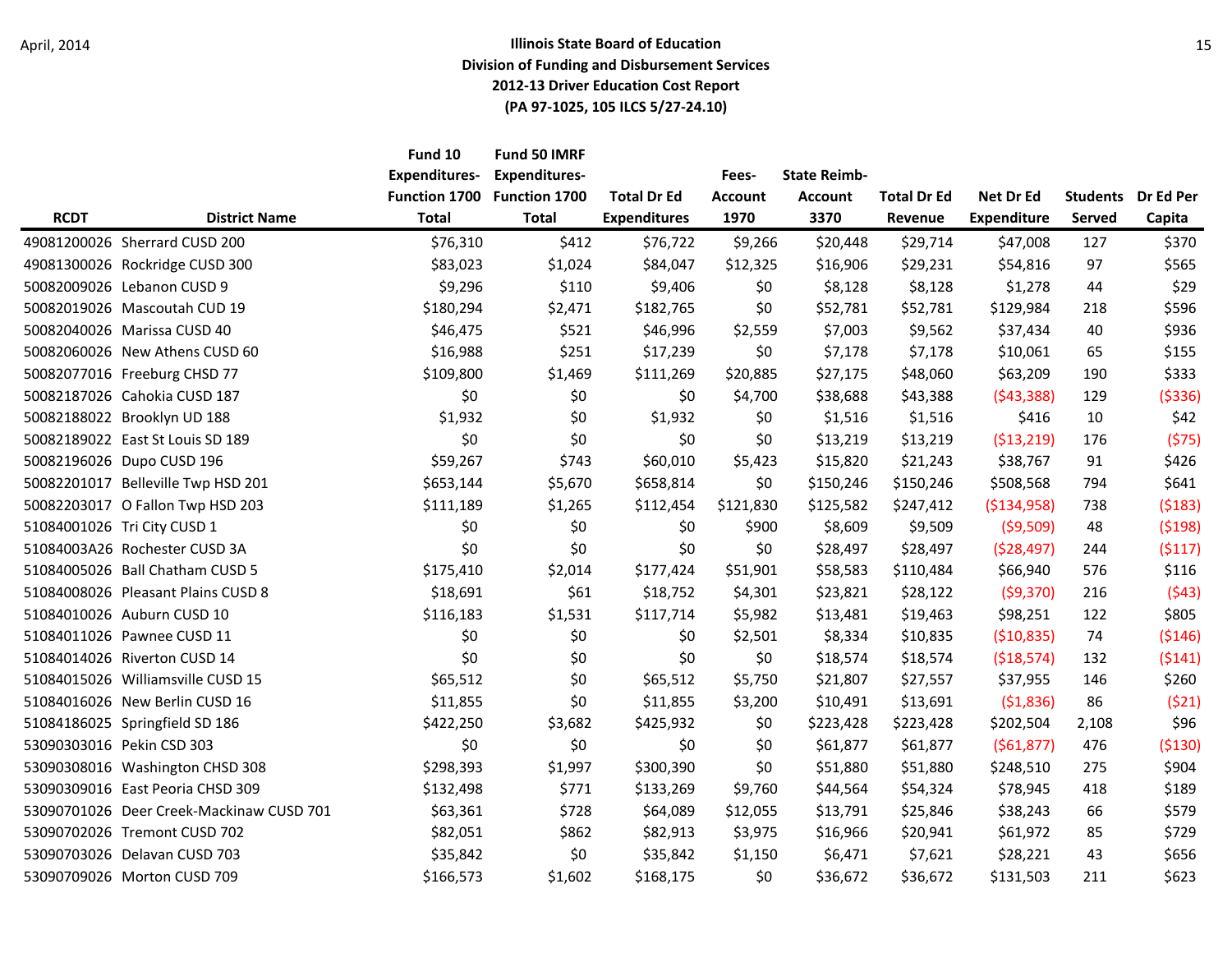|                           |                                                             | Fund 10<br><b>Expenditures-</b>      | Fund 50 IMRF<br><b>Expenditures-</b> |                                           | Fees-<br><b>Account</b><br>1970 | <b>State Reimb-</b>                                | <b>Total Dr Ed</b> | Net Dr Ed<br><b>Expenditure</b> | <b>Students</b><br><b>Served</b> | Dr Ed Per<br>Capita |
|---------------------------|-------------------------------------------------------------|--------------------------------------|--------------------------------------|-------------------------------------------|---------------------------------|----------------------------------------------------|--------------------|---------------------------------|----------------------------------|---------------------|
|                           | <b>District Name</b>                                        | <b>Function 1700</b><br><b>Total</b> | Function 1700<br><b>Total</b>        | <b>Total Dr Ed</b><br><b>Expenditures</b> |                                 | <b>Account</b>                                     |                    |                                 |                                  |                     |
| <b>RCDT</b>               |                                                             |                                      |                                      |                                           |                                 | 3370                                               | Revenue            |                                 |                                  |                     |
|                           | 54092001026 Bismarck Henning CUSD                           | \$0                                  | \$0\$                                | \$0                                       | \$7,650                         | \$12,468                                           | \$20,118           | (520, 118)                      | 101                              | (5199)              |
|                           | 54092002026 Westville CUSD 2                                | \$0                                  | \$0                                  | \$0                                       | \$4,225                         | \$16,002                                           | \$20,227           | (520, 227)                      | 106                              | (5191)              |
|                           | 54092004026 Georgetown-Ridge Farm CUD 4                     | \$30,637                             | \$199                                | \$30,836                                  | \$2,200                         | \$10,786                                           | \$12,986           | \$17,850                        | 55                               | \$325               |
| 54092005026 Catlin CUSD 5 |                                                             | \$41,783                             | \$485                                | \$42,268                                  | \$4,600                         | \$5,934                                            | \$10,534           | \$31,734                        | 52                               | \$610               |
|                           | 54092011026 Hoopeston Area CUSD 11                          | \$0\$                                | \$0                                  | \$0                                       | \$4,650                         | \$18,857                                           | \$23,507           | ( \$23,507)                     | 157                              | ( \$150)            |
|                           | 54092012026 Jamaica CUSD 12                                 | \$0                                  | \$0                                  | \$0                                       | \$2,490                         | \$5,495                                            | \$7,985            | (57, 985)                       | 36                               | (5222)              |
|                           | 54092076026 Oakwood CUSD 76                                 | \$61,285                             | \$589                                | \$61,874                                  | \$0                             | \$13,007                                           | \$13,007           | \$48,867                        | 93                               | \$525               |
|                           | 54092118024 Danville CCSD 118                               | \$111,959                            | \$852                                | \$112,811                                 | \$22,897                        | \$60,512                                           | \$83,409           | \$29,402                        | 442                              | \$67                |
|                           | 54092225017 Armstrong Twp HSD 225                           | \$0                                  | \$0                                  | \$0                                       | \$0                             | \$4,834                                            | \$4,834            | (54,834)                        | 25                               | (5193)              |
| 55098001026 Erie CUSD 1   |                                                             | \$57,524                             | \$513                                | \$58,037                                  | \$2,300                         | \$11,852                                           | \$14,152           | \$43,885                        | 79                               | \$556               |
|                           | 55098002026 River Bend CUSD 2                               | \$31,478                             | \$378                                | \$31,856                                  | \$5,700                         | \$16,516                                           | \$22,216           | \$9,640                         | 82                               | \$118               |
|                           | 55098003026 Prophtstwn-Lyndn-Tmpco CUSD3                    | \$79,349                             | \$893                                | \$80,242                                  | \$4,243                         | \$14,333                                           | \$18,576           | \$61,666                        | 87                               | \$709               |
|                           | 55098005026 Sterling CUSD 5                                 | \$0                                  | \$0                                  | \$0                                       | \$18,560                        | \$34,445                                           | \$53,005           | ( \$53,005)                     | 191                              | (5278)              |
|                           | 55098006026 Morrison CUSD 6                                 | \$81,058                             | \$975                                | \$82,033                                  | \$3,085                         | \$13,841                                           | \$16,926           | \$65,107                        | 91                               | \$715               |
|                           | 55098301017 Rock Falls Twp HSD 301                          | \$22,512                             | \$157                                | \$22,669                                  | \$11,932                        | \$22,216                                           | \$34,148           | ( \$11,479)                     | 201                              | (557)               |
|                           | 56099200U26 Beecher CUSD 200U                               | \$27,041                             | \$65                                 | \$27,106                                  | \$20,250                        | \$16,492                                           | \$36,742           | (59, 636)                       | 67                               | (5144)              |
|                           | 56099201U26 Crete Monee CUSD 201U                           | \$195,876                            | \$2,362                              | \$198,238                                 | \$17,935                        | \$52,977                                           | \$70,912           | \$127,326                       | 526                              | \$242               |
|                           | 56099202022 Plainfield SD 202                               | \$930,341                            | \$10,436                             | \$940,777                                 | \$0                             | \$240,395                                          | \$240,395          | \$700,382                       | 2,402                            | \$292               |
|                           | 56099204017 Joliet Twp HSD 204                              | \$252,475                            | \$2,876                              | \$255,351                                 | \$135,005                       | \$167,714                                          | \$302,719          | (547, 368)                      | 858                              | (555)               |
|                           | 56099205017 Lockport Twp HSD 205                            | \$92,147                             | \$0                                  | \$92,147                                  | \$64,965                        | \$98,998                                           | \$163,963          | (571, 816)                      | 698                              | (5103)              |
|                           | 56099207U26 Peotone CUSD 207U                               | \$45,859                             | \$493                                | \$46,352                                  | \$20,800                        | \$25,988                                           | \$46,788           | (5436)                          | 126                              | (53)                |
|                           | 56099209U26 Wilmington CUSD 209U                            | \$2,287                              | \$0                                  | \$2,287                                   | \$11,750                        | \$23,486                                           | \$35,236           | ( \$32, 949)                    | 197                              | (5167)              |
|                           | 56099210016 Lincoln Way CHSD 210                            | \$0                                  | \$0                                  | \$0                                       | \$479,259                       | \$322,081                                          | \$801,340          | ( \$801, 340)                   | 1,758                            | (5456)              |
|                           | 56099255U26 Reed Custer CUSD 255U                           | \$10,009                             | \$0                                  | \$10,009                                  | \$10,910                        | \$21,105                                           | \$32,015           | (522,006)                       | 160                              | ( \$138)            |
|                           | 56099365U26 Valley View CUSD 365U                           | \$788,156                            | \$8,062                              | \$796,218                                 | \$65,451                        | \$235,986                                          | \$301,437          | \$494,781                       | 790                              | \$626               |
|                           |                                                             | \$45,324,087                         | \$433,602                            |                                           |                                 | \$45,757,689 \$7,823,272 \$18,658,708 \$26,481,980 |                    | \$19,275,709                    | 127,995                          |                     |
|                           | Districts with approved waiver to contract Driver Education |                                      |                                      |                                           |                                 |                                                    |                    |                                 |                                  |                     |
|                           | 04101321026 Pecatonica CUSD 321                             | \$28                                 | \$0                                  | \$28                                      | \$0                             | \$7,211                                            | \$7,211            | (57, 183)                       |                                  |                     |
|                           | 04101322026 Durand CUSD 322                                 | \$24,640                             | \$0                                  | \$24,640                                  | \$7,800                         | \$9,281                                            | \$17,081           | \$7,559                         |                                  |                     |
|                           | 47071226026 Byron CUSD 226                                  | \$41,040                             | \$0                                  | \$41,040                                  | \$4,050                         | \$6,235                                            | \$10,285           | \$30,755                        |                                  |                     |